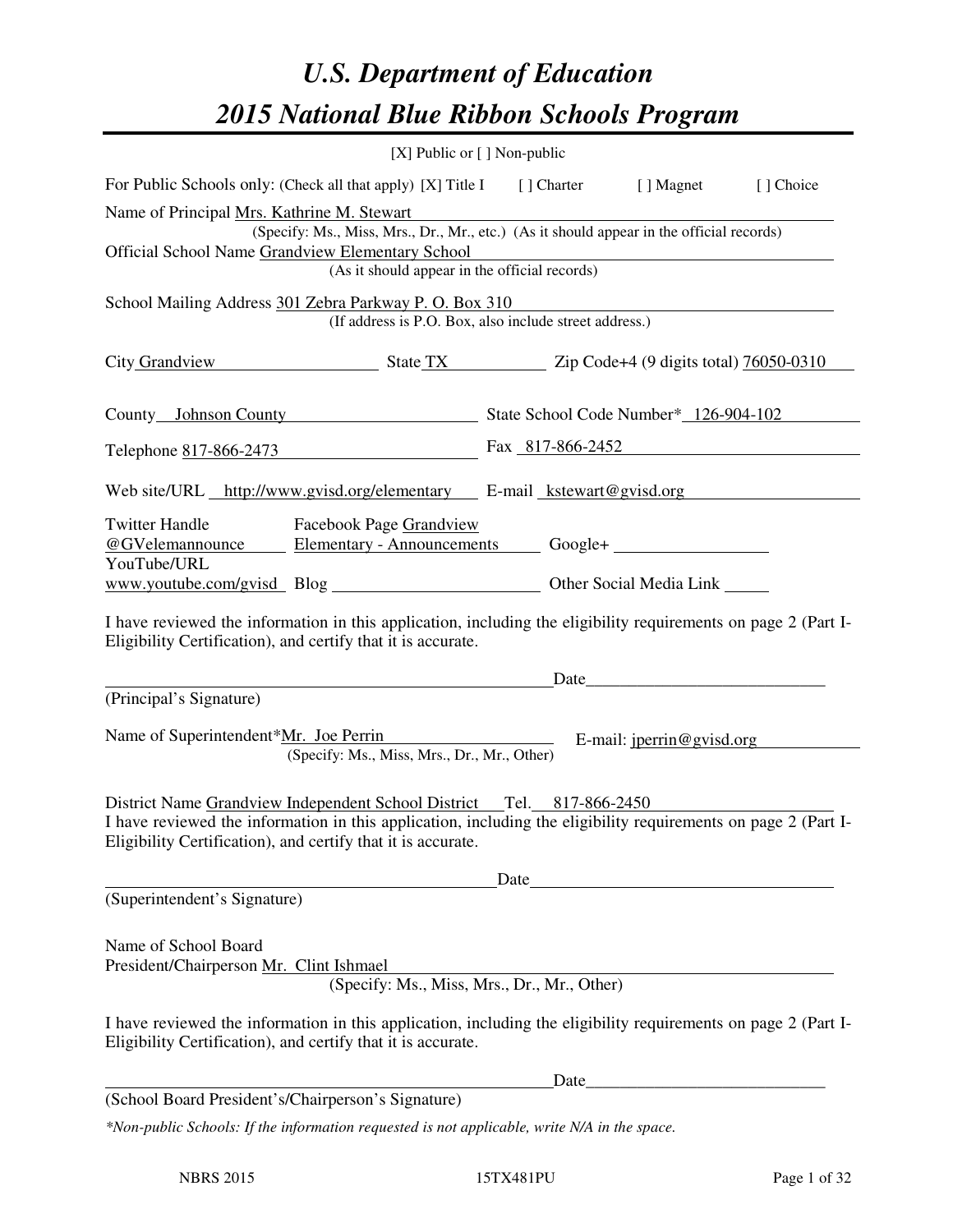#### **Include this page in the school's application as page 2.**

The signatures on the first page of this application (cover page) certify that each of the statements below, concerning the school's eligibility and compliance with U.S. Department of Education and National Blue Ribbon Schools requirements, are true and correct.

- 1. The school configuration includes one or more of grades K-12. (Schools on the same campus with one principal, even a K-12 school, must apply as an entire school.)
- 2. The school has made its Annual Measurable Objectives (AMOs) or Adequate Yearly Progress (AYP) each year for the past two years and has not been identified by the state as "persistently dangerous" within the last two years.
- 3. To meet final eligibility, a public school must meet the state's AMOs or AYP requirements in the 2014-2015 school year and be certified by the state representative. Any status appeals must be resolved at least two weeks before the awards ceremony for the school to receive the award.
- 4. If the school includes grades 7 or higher, the school must have foreign language as a part of its curriculum.
- 5. The school has been in existence for five full years, that is, from at least September 2009 and each tested grade must have been part of the school for the past three years.
- 6. The nominated school has not received the National Blue Ribbon Schools award in the past five years: 2010, 2011, 2012, 2013, or 2014.
- 7. The nominated school has no history of testing irregularities, nor have charges of irregularities been brought against the school at the time of nomination. The U.S. Department of Education reserves the right to disqualify a school's application and/or rescind a school's award if irregularities are later discovered and proven by the state.
- 8. The nominated school or district is not refusing Office of Civil Rights (OCR) access to information necessary to investigate a civil rights complaint or to conduct a district-wide compliance review.
- 9. The OCR has not issued a violation letter of findings to the school district concluding that the nominated school or the district as a whole has violated one or more of the civil rights statutes. A violation letter of findings will not be considered outstanding if OCR has accepted a corrective action plan from the district to remedy the violation.
- 10. The U.S. Department of Justice does not have a pending suit alleging that the nominated school or the school district as a whole has violated one or more of the civil rights statutes or the Constitution's equal protection clause.
- 11. There are no findings of violations of the Individuals with Disabilities Education Act in a U.S. Department of Education monitoring report that apply to the school or school district in question; or if there are such findings, the state or district has corrected, or agreed to correct, the findings.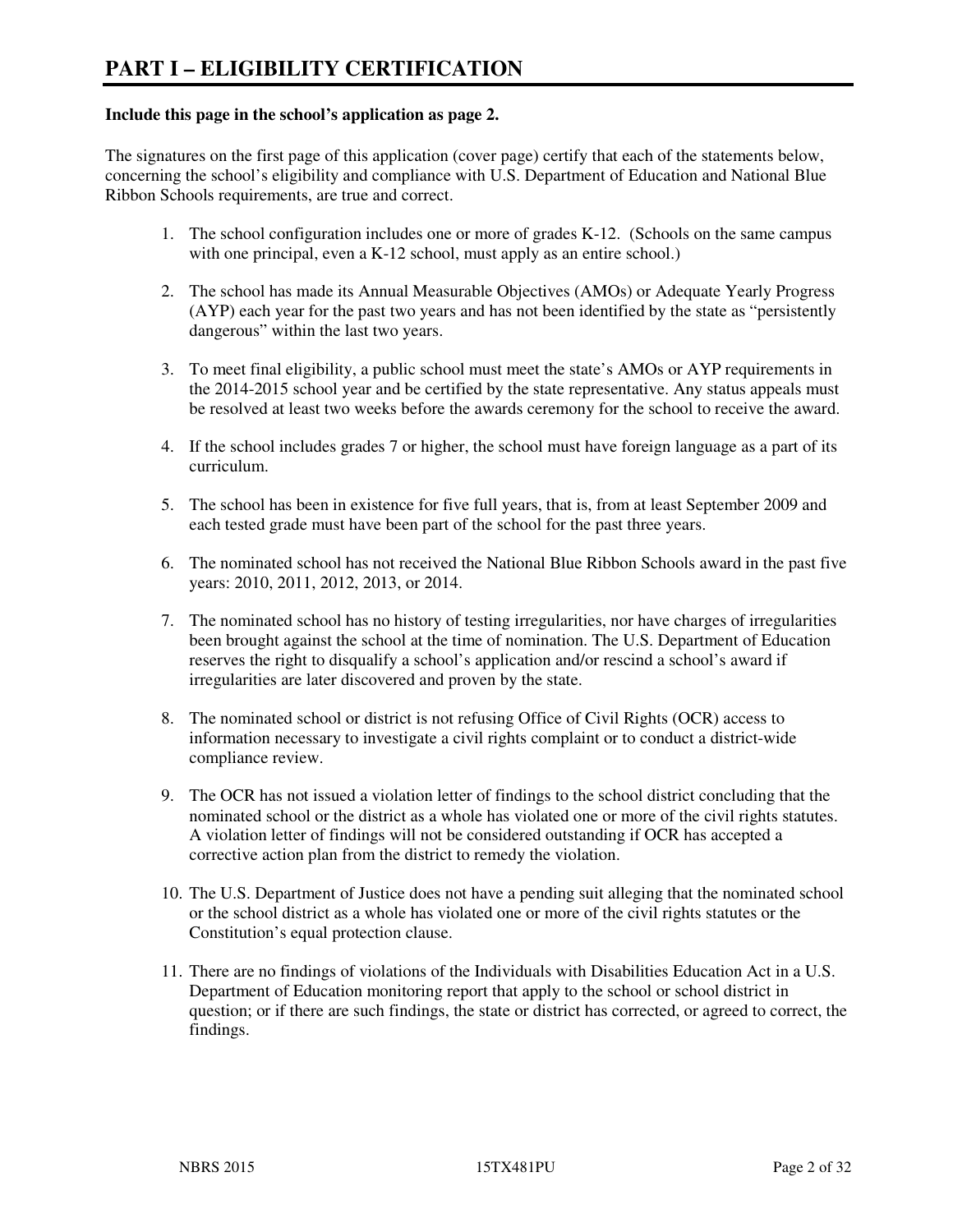# **PART II - DEMOGRAPHIC DATA**

#### **All data are the most recent year available.**

**DISTRICT** (Question 1 is not applicable to non-public schools)

| $\perp$ | Number of schools in the district<br>(per district designation): | $\perp$ Elementary schools (includes K-8)<br>1 Middle/Junior high schools<br>1 High schools<br>$0 K-12$ schools |
|---------|------------------------------------------------------------------|-----------------------------------------------------------------------------------------------------------------|
|         |                                                                  |                                                                                                                 |

3 TOTAL

**SCHOOL** (To be completed by all schools)

2. Category that best describes the area where the school is located:

[] Urban or large central city [ ] Suburban with characteristics typical of an urban area [ ] Suburban [X] Small city or town in a rural area [ ] Rural

- 3. 4 Number of years the principal has been in her/his position at this school.
- 4. Number of students as of October 1 enrolled at each grade level or its equivalent in applying school:

| Grade                           | # of         | # of Females   | <b>Grade Total</b> |
|---------------------------------|--------------|----------------|--------------------|
|                                 | <b>Males</b> |                |                    |
| <b>PreK</b>                     | 18           | 12             | 30                 |
| K                               | 41           | 32             | 73                 |
| 1                               | 48           | 26             | 74                 |
| $\boldsymbol{2}$                | 24           | 33             | 57                 |
| 3                               | 52           | 30             | 82                 |
| 4                               | 42           | 41             | 83                 |
| 5                               | 43           | 36             | 79                 |
| 6                               | 0            | $\theta$       | 0                  |
| 7                               | $\theta$     | $\overline{0}$ | 0                  |
| 8                               | 0            | 0              | 0                  |
| 9                               | $\theta$     | $\overline{0}$ | 0                  |
| 10                              | 0            | 0              | 0                  |
| 11                              | 0            | 0              | 0                  |
| 12                              | 0            | 0              | 0                  |
| <b>Total</b><br><b>Students</b> | 268          | 210            | 478                |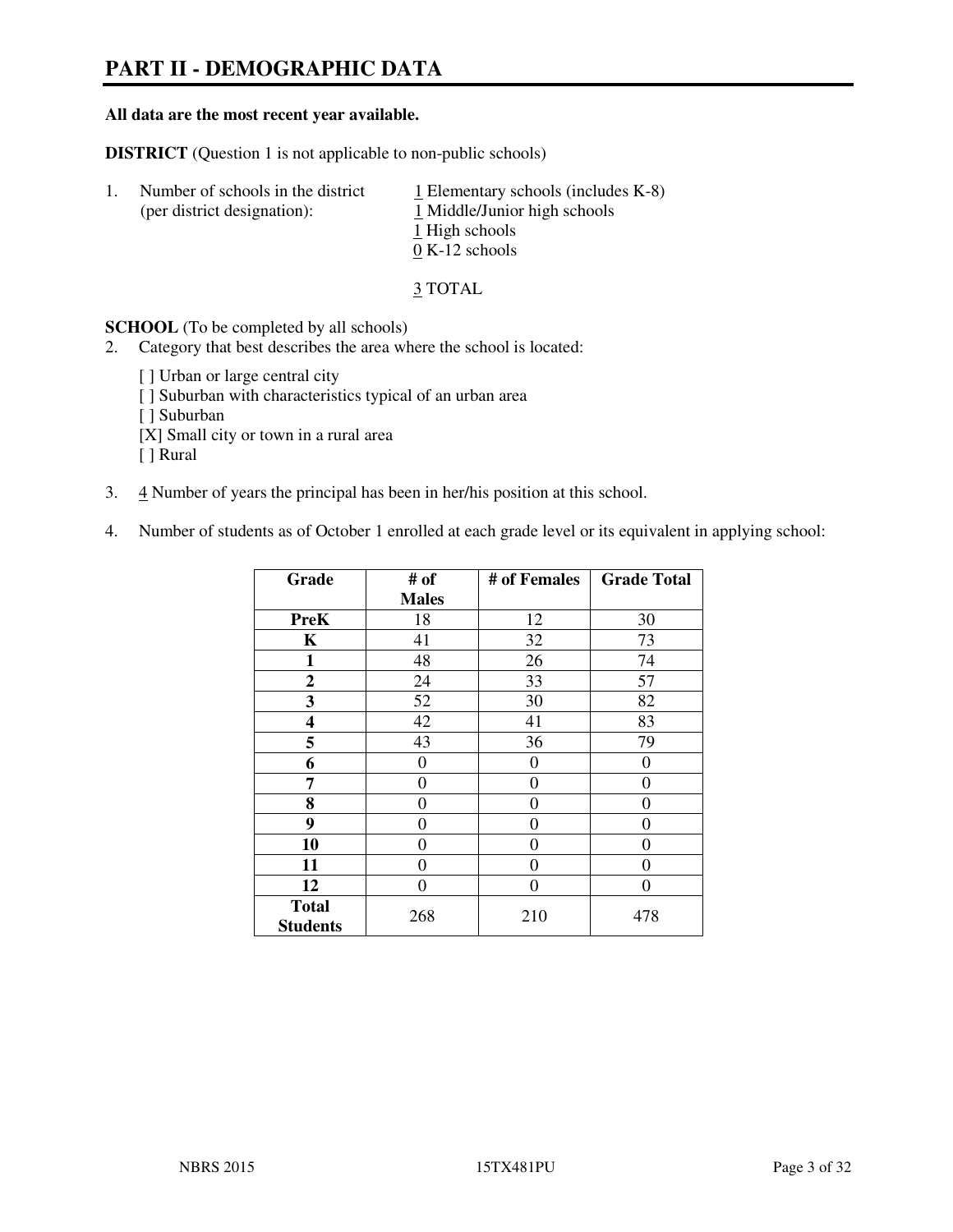the school: 1 % Asian

5. Racial/ethnic composition of  $1\%$  American Indian or Alaska Native 1 % Black or African American 17 % Hispanic or Latino 1 % Native Hawaiian or Other Pacific Islander 78 % White 1 % Two or more races **100 % Total** 

(Only these seven standard categories should be used to report the racial/ethnic composition of your school. The Final Guidance on Maintaining, Collecting, and Reporting Racial and Ethnic Data to the U.S. Department of Education published in the October 19, 2007 *Federal Register* provides definitions for each of the seven categories.)

6. Student turnover, or mobility rate, during the 2013 - 2014 year: 6%

This rate should be calculated using the grid below. The answer to (6) is the mobility rate.

| <b>Steps For Determining Mobility Rate</b>         | Answer |
|----------------------------------------------------|--------|
| $(1)$ Number of students who transferred to        |        |
| the school after October 1, 2013 until the         |        |
| end of the school year                             |        |
| (2) Number of students who transferred             |        |
| <i>from</i> the school after October 1, 2013 until | 21     |
| the end of the school year                         |        |
| (3) Total of all transferred students [sum of      | 28     |
| rows $(1)$ and $(2)$ ]                             |        |
| (4) Total number of students in the school as      | 480    |
| of October 1                                       |        |
| $(5)$ Total transferred students in row $(3)$      | 0.058  |
| divided by total students in row (4)               |        |
| $(6)$ Amount in row $(5)$ multiplied by 100        |        |

# 7. English Language Learners (ELL) in the school: 7 %

Number of non-English languages represented: 1 Specify non-English languages: Spanish

32 Total number ELL

8. Students eligible for free/reduced-priced meals:  $41\%$ Total number students who qualify: 197

## **Information for Public Schools Only - Data Provided by the State**

The state has reported that 38 % of the students enrolled in this school are from low income or disadvantaged families based on the following subgroup(s): Students eligible for free/reduced-priced meals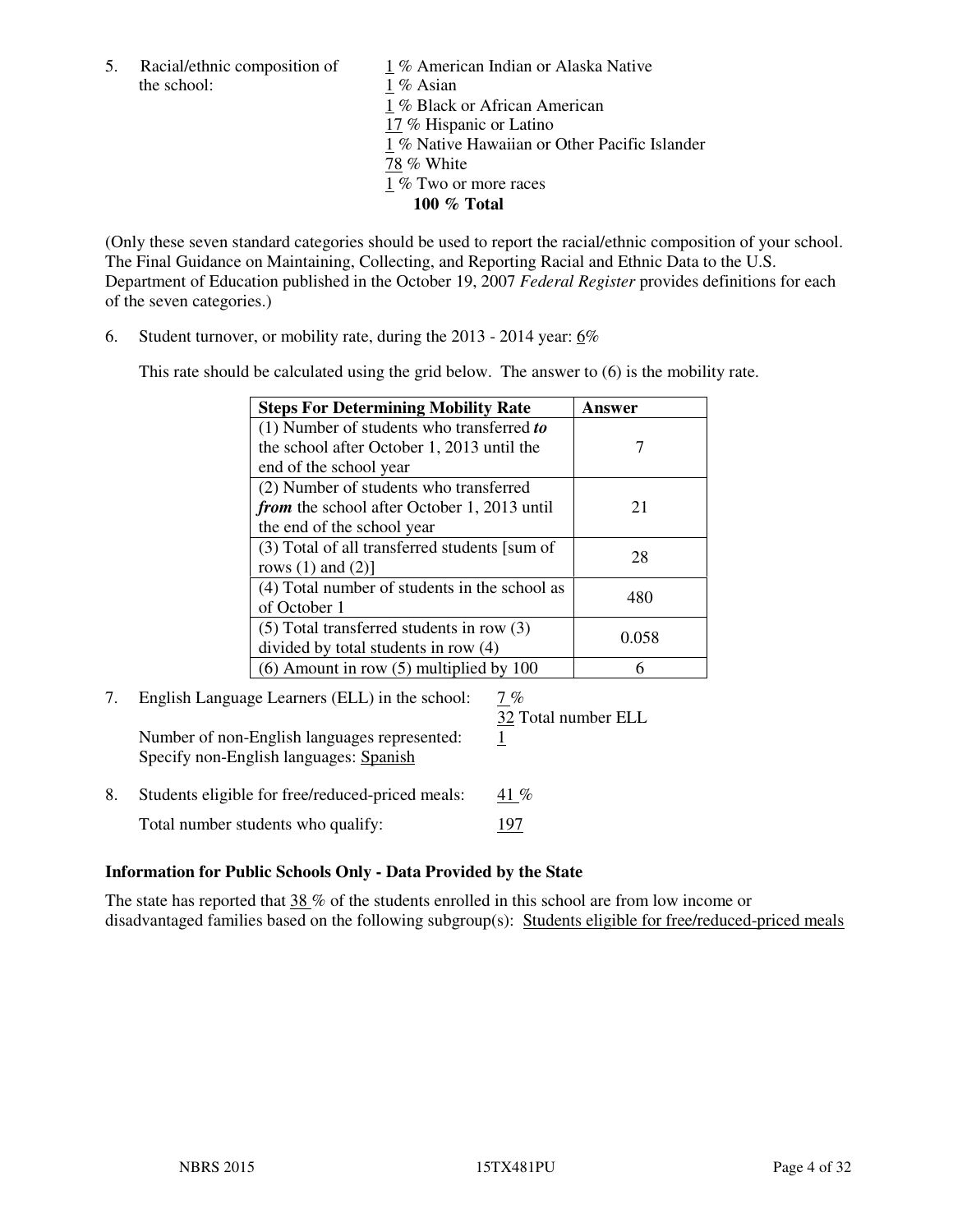9. Students receiving special education services:  $10\%$ 

47 Total number of students served

Indicate below the number of students with disabilities according to conditions designated in the Individuals with Disabilities Education Act. Do not add additional categories.

| 7 Autism                           | 1 Orthopedic Impairment                 |
|------------------------------------|-----------------------------------------|
| 0 Deafness                         | 5 Other Health Impaired                 |
| 0 Deaf-Blindness                   | 8 Specific Learning Disability          |
| 0 Emotional Disturbance            | 32 Speech or Language Impairment        |
| $\underline{0}$ Hearing Impairment | 0 Traumatic Brain Injury                |
| 3 Mental Retardation               | 2 Visual Impairment Including Blindness |
| 0 Multiple Disabilities            | 1 Developmentally Delayed               |
|                                    |                                         |

10. Use Full-Time Equivalents (FTEs), rounded to nearest whole numeral, to indicate the number of personnel in each of the categories below:

|                                       | <b>Number of Staff</b>      |
|---------------------------------------|-----------------------------|
| Administrators                        |                             |
| Classroom teachers                    | 26                          |
| Resource teachers/specialists         |                             |
| e.g., reading, math, science, special |                             |
| education, enrichment, technology,    |                             |
| art, music, physical education, etc.  |                             |
| Paraprofessionals                     | 13                          |
| Student support personnel             |                             |
| e.g., guidance counselors, behavior   |                             |
| interventionists, mental/physical     |                             |
| health service providers,             | $\mathcal{D}_{\mathcal{L}}$ |
| psychologists, family engagement      |                             |
| liaisons, career/college attainment   |                             |
| coaches, etc.                         |                             |
|                                       |                             |

11. Average student-classroom teacher ratio, that is, the number of students in the school divided by the FTE of classroom teachers, e.g.,  $22:1$  15:1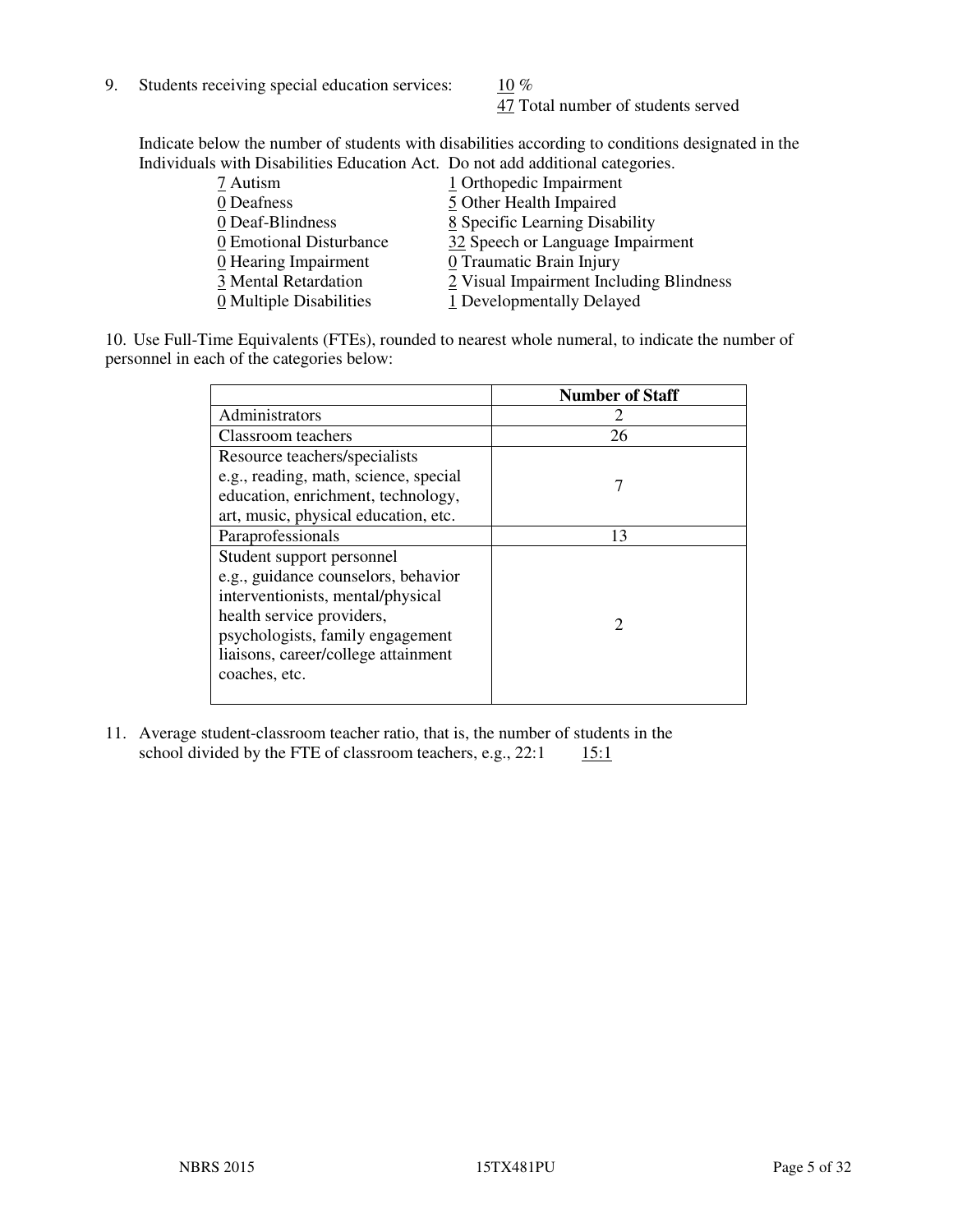12. Show daily student attendance rates. Only high schools need to supply yearly graduation rates.

| <b>Required Information</b> | 2013-2014 | 2012-2013 | 2011-2012 | 2010-2011 | 2009-2010 |
|-----------------------------|-----------|-----------|-----------|-----------|-----------|
| Daily student attendance    | າ $7\%$   | 97%       | 97%       | 96%       | 97%       |
| High school graduation rate | 9%        | $0\%$     | $0\%$     | 0%        | $0\%$     |

#### 13. **For schools ending in grade 12 (high schools)**

Show percentages to indicate the post-secondary status of students who graduated in Spring 2014

| <b>Post-Secondary Status</b>                  |       |
|-----------------------------------------------|-------|
| Graduating class size                         |       |
| Enrolled in a 4-year college or university    | በ‰    |
| Enrolled in a community college               | $0\%$ |
| Enrolled in career/technical training program | $0\%$ |
| Found employment                              | $0\%$ |
| Joined the military or other public service   | 0%    |
| Other                                         |       |

14. Indicate whether your school has previously received a National Blue Ribbon Schools award. Yes No X

If yes, select the year in which your school received the award.

15. Please summarize your school mission in 25 words or less: Grandview Elementary provides a nurturing environment for positive self-esteem; rich, varied experiences in curricular learning; and cooperative link between home, school, and community.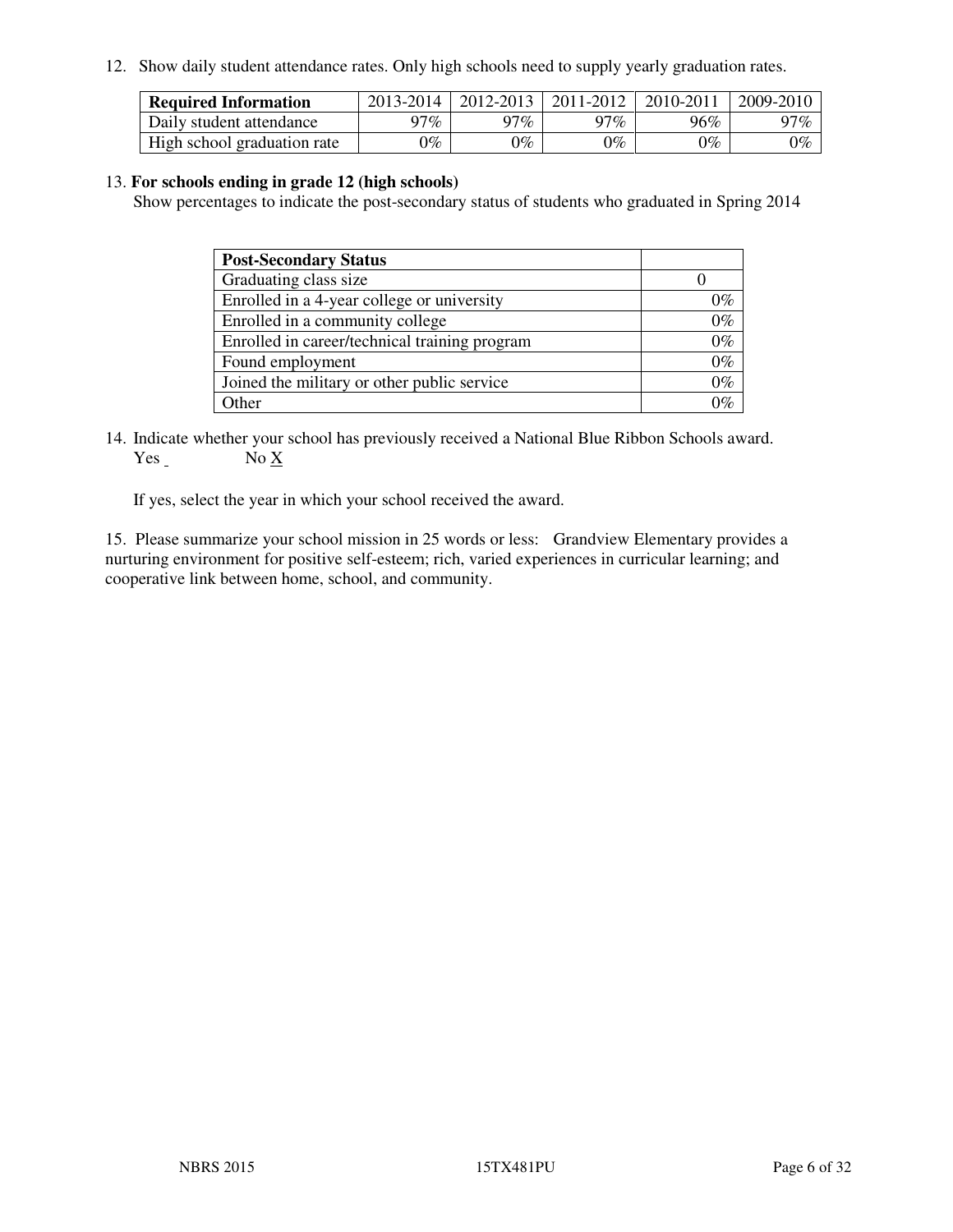# **PART III – SUMMARY**

"Every day, everywhere, every moment Zebras Care!" is the motto of Grandview Elementary. We share with our community the responsibility for the education of all students. At Grandview Elementary we see our mission and philosophy as providing a nurturing environment for positive self-esteem; creating rich, varied experiences in curricular learning that accommodate different learning styles; building a cooperative link between home, school, and community, recognizing the unique rural community which we serve. Grandview Elementary students are encouraged and given the opportunity and support to achieve their greatest potential through the establishment of high expectations. Grandview Elementary embodies this mission daily through innovative teaching and learning practices including targeted interventions for all students. The continued success of Grandview Elementary is measured through local testing, benchmarks and state assessments.

Grandview is at the junction of U.S. Highway 81 and Interstate Highway 35 West about 20 miles south of Fort Worth. Settlement of the community occurred in 1850 when J. F. Scurlock opened a general store. By 1860 a town site began with a two-story building that housed the Masonic Lodge and the school. The railroad entered the picture bringing the population up to 500 by 1890. In 1890 the first bank opened and residents voted to incorporate. The Grandview Collegiate Institute opened in 1897 and well over 30 businesses built in Grandview. Tragedy occurred in 1920 with a fire that destroyed 100 homes. Grandview residents never gave up and have produced a thriving community with a population over 1590 and a rural population that is equal.

As a Title 1 school, Grandview Elementary faces many challenges. We currently serve 482 students in prek through fifth grade,  $40.87\%$  of whom are economically disadvantaged. Our demographics include 19.29% at risk students, 9.34% students with disabilities, 5.81% with 504 plans, 6.7% English Language Learners, 3.94% gifted and talented, and 1% homeless. Our attendance rate is 97.75%. Key strategies that help our students overcome challenges and develop academically, emotionally, physically, and culturally include after school tutorials with bus transportation, a full day pre-kindergarten (pre-k) program, a reading specialist trained in dyslexia and response to intervention, a mentor program along with a high quality music curriculum and jump rope team.

Grandview Elementary was built in 1970. As Grandview grew, a new intermediate building housing third through fifth grade opened its doors in 2003. At Christmas of 2011, Grandview Elementary and Intermediate combined once again in a new state of the art building. As a Title 1 Reward School, Grandview Elementary has earned many academic honors. Our staff has presented at national, state and regional conferences. Other academic honors Grandview earned include: (1) Met Standards on State Assessment in 2013 and 2014; (2) Academic Achievement in Math and Science, Top 25% student progress, closing performance gaps, and post secondary readiness in 2014; and (3) Academic Achievement in Reading/ELA, Math, and Top 25% student progress in 2013.

Grandview Elementary is a well-rounded campus in many areas. Rich in tradition, our Elementary University Interscholastic League academic teams have been successful for over 25 years. This success allows our students to excel beyond the classroom walls in STEM, arts, and music. Leadership opportunities are provided by active participation in our Zebras Care Committee, mentoring program, Superintendent Student Advisory Committee, ZZ Skippers national jump rope and demonstration team, and our Zebra Strings violins. Reading in all grades tops our list of priorities. Our school library is open weekly during the summer for all students and families. Bluebonnet, Read Across Texas, and Genre reading reward programs lasso our students into reading while our community gets involved by purchasing t-shirts, meals and books. Community involvement for our Back to School Fair includes all churches, professional businesses, and the Lions Club. It offers free eye screenings and school supplies for all district students. Elementary Parent Teacher Organization (PTO) brings our community together at the Fall Festival to raise monies to fund improvements to our campus. The local businesses get involved in the school by assisting with our Most Valuable Zebra Awards (MVZ) each six weeks. They provide breakfast for parents as well as winning students. Exxon Mobil awards our science department each year with a grant to purchase new supplies for the classroom. Sean Cain's book "Fundamental Five" and Jon Gordon's " The Energy Bus",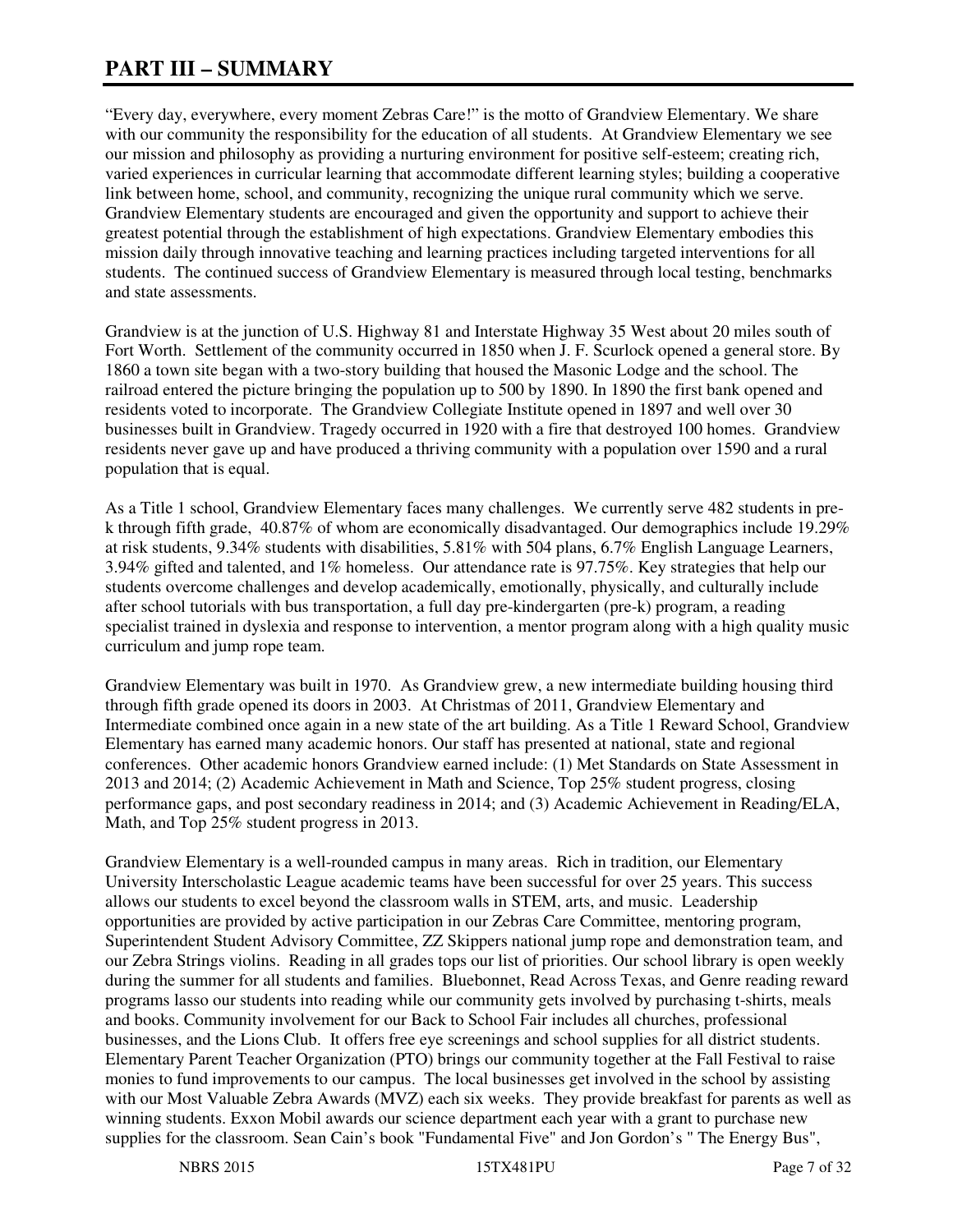"No Complaining Rule", and "Training Camp" are book studies that the school has engaged in to unify the staff and revitalize our teaching styles in the classroom. "Amazing Grace" fills the hallways of Grandview Elementary every morning as our violinists practice. We feel very blessed to live in our rural area with such strong community support.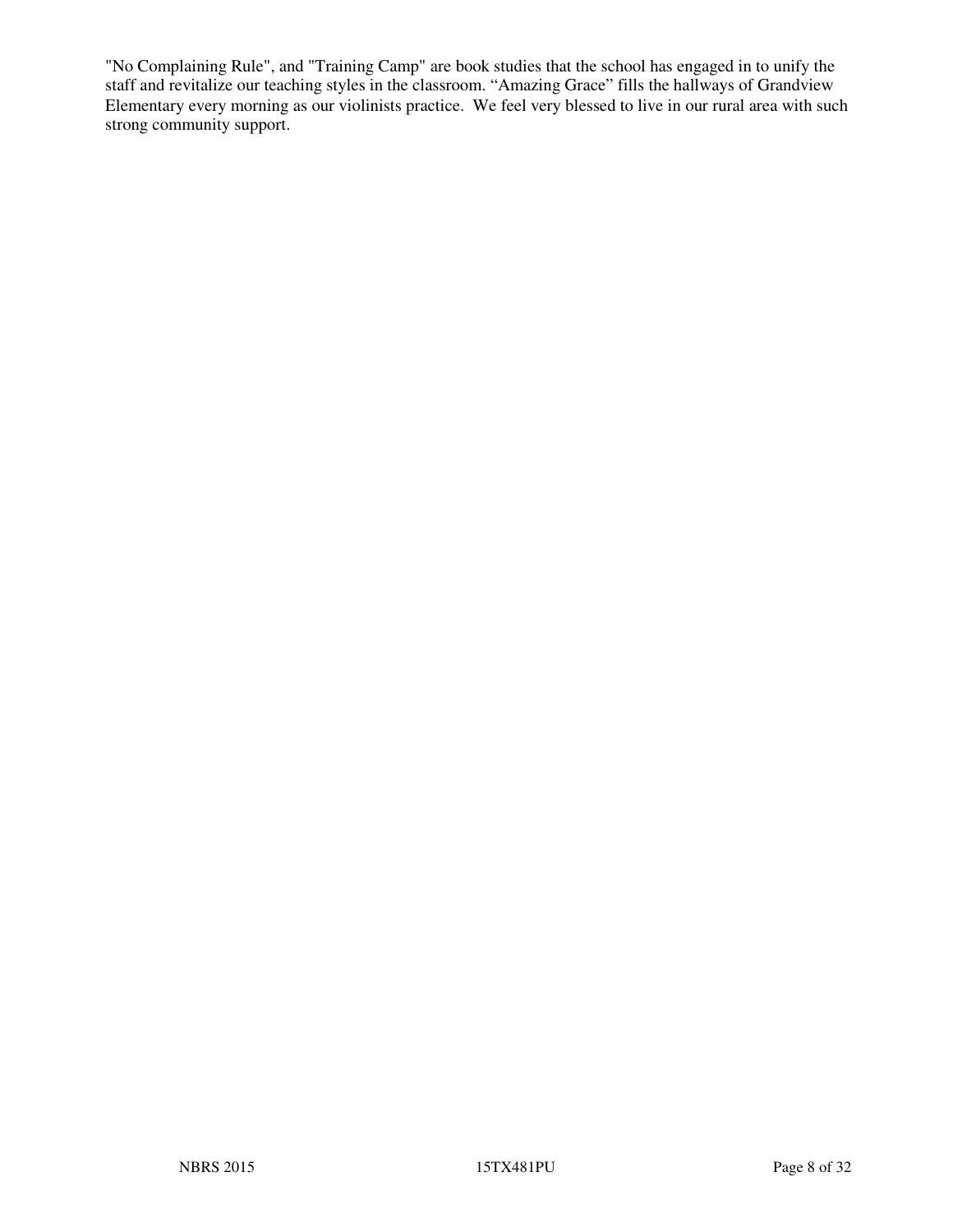## **1. Core Curriculum:**

Grandview Elementary curriculum is student driven, seeking the materials that can lead students to success. Our school strives to meet the needs of our students, parents, and community by utilizing a collaborative learning environment. Texas uses the Texas Essential Knowledge and Skills (TEKS) as a foundation for instruction. Staff collaboration during team meetings is used to dissect the TEKS based curriculum and determine the supplemental material necessary to enhance learning and cultivate student growth. The staff provides continuity throughout the campus using the foundational and supplemental materials from pre-k through fifth grade thus adding the spiraling support needed for success. Pre-k and kindergarten are selfcontained classrooms going to physical education (PE) and music 30 minutes each day. First grade through fourth grade are in teams teaching reading/ELA and social studies in one two and a half hour block and math/science in another block. Reading and math are taught a minimum of 90 minutes daily in kindergarten through fourth grade. Fifth grade is departmentalized with instructors teaching in areas of specialty and have 75 minute blocks for all subject areas. Each grade has a 30 minute PE and 30 minute music block each day.

The TEKS are the school's core curriculum integrated into a variety of instructional programs. In reading/language arts, all genre of literature are taught using a balanced literacy as well as phonics based approach. Literature is introduced through read-alouds, shared reading, small group instruction, and guided reading. We strive to develop strong readers that thoroughly understand the conventions of the English language. Writing is emphasized in kindergarten through fourth grade through the use of journaling and writing wizardry approach. The fifth grade emphasizes a project based writing curriculum.

Math instruction begins with a concrete hands-on lesson that spiral lays the framework to understand numbers and equations. Teachers make lessons relevant to real-world applications by utilizing diverse strategies. The science instruction is hands-on and inquiry/research based. Teachers use a variety of materials to cover earth, life and physical science. Science labs are available for multi-sensory projects to experience models of instruction. Social studies curriculum is taught using a technology program as well as weekly newspapers. The TEKS are imbedded into these programs that use hands on, group, teacher led, and project based learning. Vertical alignment as well as year at a glance curriculum framework is achieved through our regional service center model of instruction. Virtual field trips and distance learning are used to integrate the past and present together.

A universal screener is used three times a year to evaluate students in computation and calculation in math and comprehension and fluency in reading. Online testing for reading comprehension is also used to set goals for an accelerated reading program. The data gained by these instruments in addition to locally developed tests and teacher observation is carefully disaggregated and used to determine what materials will best support individual student instruction. Students performing below grade level receive additional small group and/or tutorial time with the teacher to improve reading, science, social studies, and math skills. Technology programs are also used during class time to improve academic skill levels of lower performing students. Students who are above grade level participate in computer activities that challenge and extend the learning process in the core subjects. Peer tutoring for higher performing students in small groups allows teaching from a different approach while providing higher level thinking. Critical thinking and literacy skills are nurtured and developed in our core subject classrooms and reinforced in reading and social studies classes. Collaboratively, teachers work to help students develop a deeper understanding of the content offered in other subject areas. All classrooms have SMART Boards, document cameras, iPads or iPad carts and one to four computers. The campus has two computer labs with 24 computers. Technology TEKS are taught by the classroom teacher through project based learning. Each class does keyboarding skills one day a week for 30 minutes. Online programs enhance the curriculum and self-motivate the students to achieve through technology. All English as Second Language (ESL) students have iPads available for use in the classroom.Pre-K program: Our teachers use the state adopted curriculum that is based on the Texas State Pre-K Guidelines and is high quality and developmentally appropriate. The Pre-K Guidelines are vertically aligned to the TEKS which ensures alignment of early childhood and kindergarten through grade three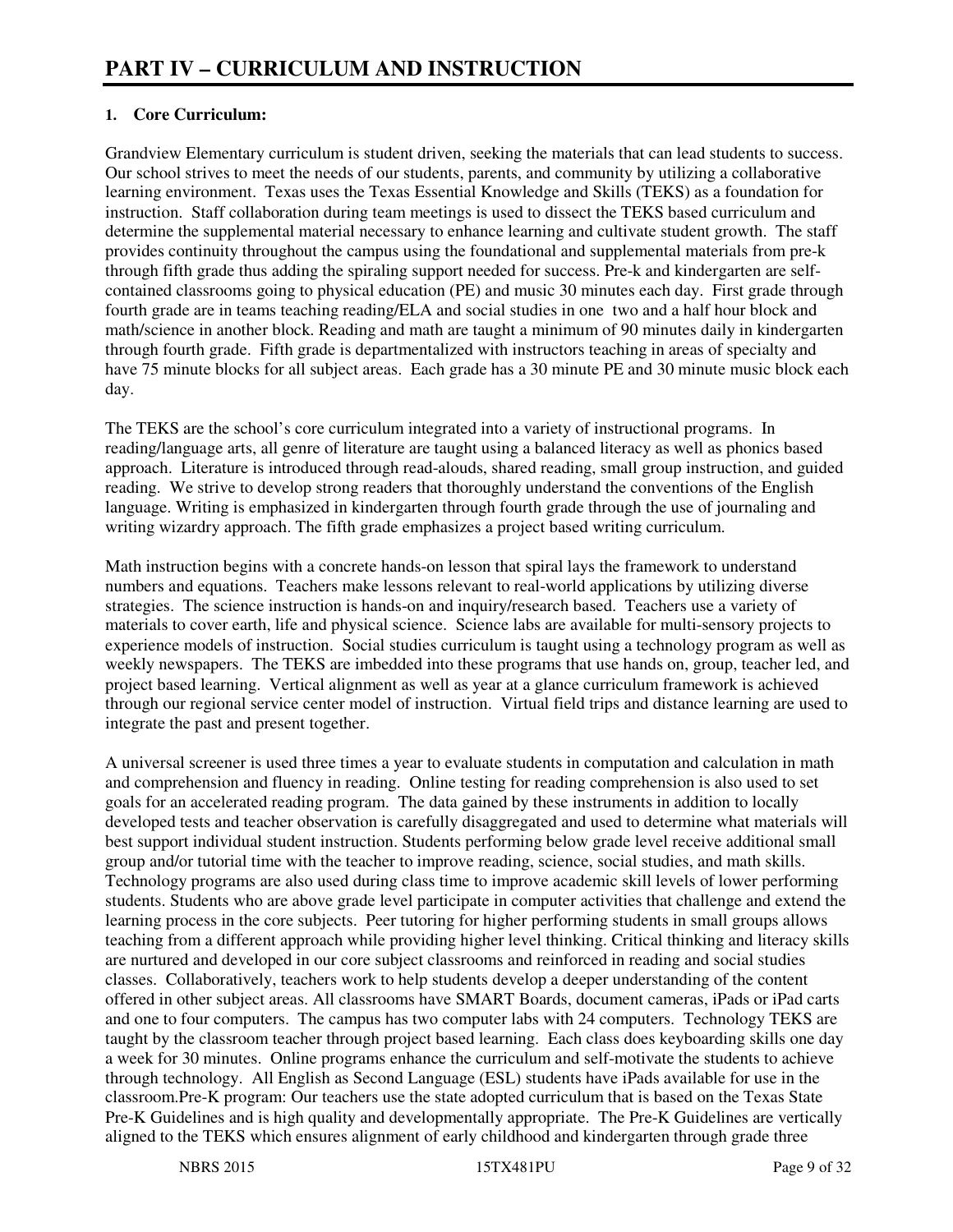academic standards. Our pre-k curriculum provides students experiences that are based on real life activities. Universal screener results and teacher observations indicate school readiness for students who have completed the pre-k curriculum specifically for our English Language Learners along with our economically disadvantaged students.

#### **2. Other Curriculum Areas:**

Technology is not just a class at Grandview Elementary, but an integrated part of our core curriculum offered to all students in pre-k through fifth. Instructors use their once a week scheduled time in the computer lab to teach technology TEKS (Texas Essential Knowledge and Skills) through project driven learning. Once a project is assigned, students use technology to research, design, publish and display their ideas. Technology is not limited to the lab. Pre-k through second grade have six iPads in each class while third, fourth and fifth have an iPad cart for each grade level. These additional iPads are used in the classroom to continue the work begun in the tech lab through connecting to eTextbooks and to reinforce our reading curriculum.

Grandview Elementary recognizes the critical role of elementary music education in the development of the whole child. The music curriculum is TEKS based and comprises a program of singing, listening and moving to music in pre-k through second grade. The 30 minute classes include the four strands of the Music TEKS – perception, creative expression/performance, historical and cultural heritage, and critical evaluation. These students identify the difference in the singing and speaking voice; use music terminology to explain sounds and performances; identify instruments; and read, write, and expand their vocabulary through the art of music. Our goals in the music department include developing the ability to read music, use the notation and terminology of music accurately, analyze and describe music, all in accordance with TEKS. Grandview Elementary provides the Zebra Strings violin orchestra to all third, fourth, and fifth grade students. This program is TEKS based and provides each student a sense of accomplishment while enhancing their overall intellectual development. These students also receive the four Music TEKS strands as in the pre-k through second grades. The Zebra Strings comprises on a daily basis playing instruments, composing and improvising music through class time. In addition to the TEKS based curriculum used on a daily basis, these students perform in the community while learning self-discipline and team working skills.

Just as music enhances our campus atmosphere, so does the physical education department. PE provides a needed physical outlet for pre-k through fifth grade students in a safe, positive environment. To reinforce the social development of TEKS, PE students work on proactive problem solving and cognitive skills while being encouraged to participate, make mistakes, and celebrate their successes and defeats as a team. To help the students understand the benefits of daily involvement in physical activity, our school hosts a fun run for all the students and staff. Participation in the Jump Rope for Heart program makes our students aware of how regular physical activities strengthen our body. Our PE instructor connects good health to physical activity using a variety of sports and movements in a 30 minute session to address all skills in the TEKS while having fun playing physical games. The Grandview Elementary ZZ Skippers, a nationally recognized jump rope and demonstration team, is an additional program that our school sponsors to all interested students. This program allows students to explore a sport beyond Jump Rope for Heart. Beginning in first grade, students may become a member. These students practice each week and perform at local basketball games and parades. ZZ Skippers is more than just a physical activity; it connects mental, social and emotional growth through leadership and teamwork. These students travel to schools in the area teaching and performing, adding self-esteem to each participant. The students participate yearly at the Texas State Physical Education Conference as a Jump Rope for Heart Demonstration Team where their expertise is shared across the state. The students have competed across the United States as well Africa and Australia achieving national and world championships. Read Across Texas, Genre Reading and Bluebonnet Reading programs highlight our third, fourth, and fifth grade reading curriculum. Students are challenged to read above daily classroom materials to build comprehension and develop a love of reading. As a motivation to increase basic levels of achievement, various reward trips and award winning books are bestowed upon the students when individual goals are met.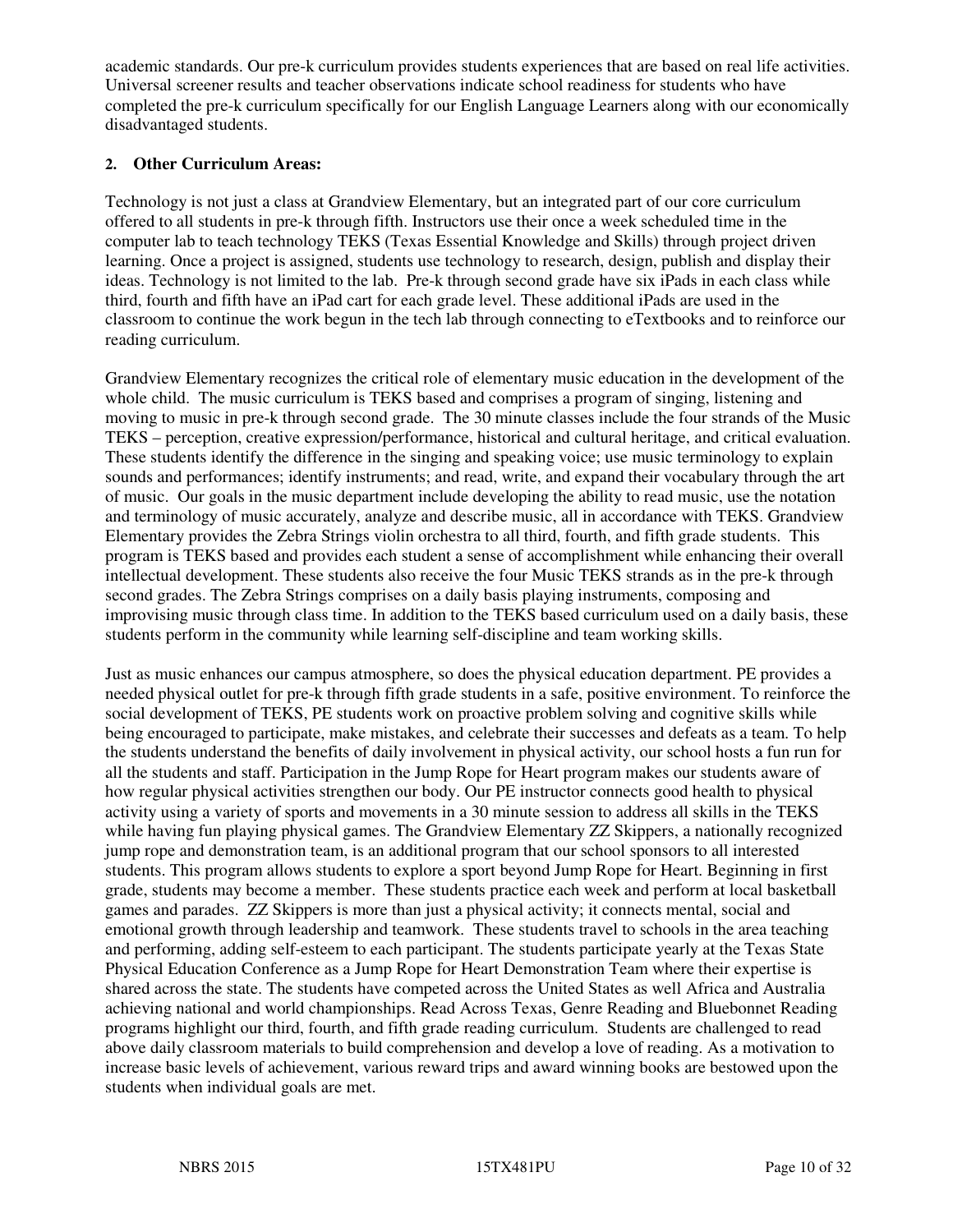#### **3. Instructional Methods and Interventions:**

The success of Grandview Elementary stems from the variety of instructional methods utilized by the classroom teachers. Teachers strive to provide instruction that addresses the needs of each individual student. Data driven decisions are reached after students are evaluated through universal screeners, benchmark tests, teacher observations, and progress monitoring. These decisions determine the level of intervention necessary to help each student be most successful. Grandview Elementary utilizes the Response to Intervention (RtI) process to target the needs of students to ensure their success. Tier 1 intervention is provided in the classroom and is appropriate for all students. The classroom teachers as well as the interventionist on campus provide tier 2 and 3 instruction and strategies during small group interactions. Teachers work with small groups to provide supplementary, intensive intervention for these students using the following instructional methods and techniques: multi-sensory instruction, student preferred learning styles, auditory materials, kinesthetic and tactile methods. Students identified as dyslexic receive instruction from the regular classroom teachers who have received professional development on working with dyslexic students. These students also receive small group intensive pull-out instruction with the above mentioned methods from the dyslexia coordinator for the campus. Students identified as gifted and talented (GT) work with a GT teacher each week. This teacher provides enriching lessons and projects for these students through problem solving activities and research/current event assignments. Students who are monitored through special education have specific individualized educational plans (IEP). These plans identify the appropriate modifications and accommodations. Classroom teachers work closely with the special education teacher to determine lessons for these students when in the regular classroom. Teachers of students with a 504 plan follow the accommodations determined by the 504 Committee to help provide the appropriate support for students. English Language Learners have full access to devices that provide programs for additional support in their language acquisition skills. The ELL teacher on campus also assists these students through pull-out small group reinforcing reading, spelling and phonics skills. Vocabulary is reinforced through picture word walls and content based learning. These instructional methods help build BICS in addition to CALPS simultaneously. Grandview Elementary offers after school tutorials to provide additional support for struggling students. The district provides transportation for the students to get home, thus allowing for more students to benefit from this extra time with teachers.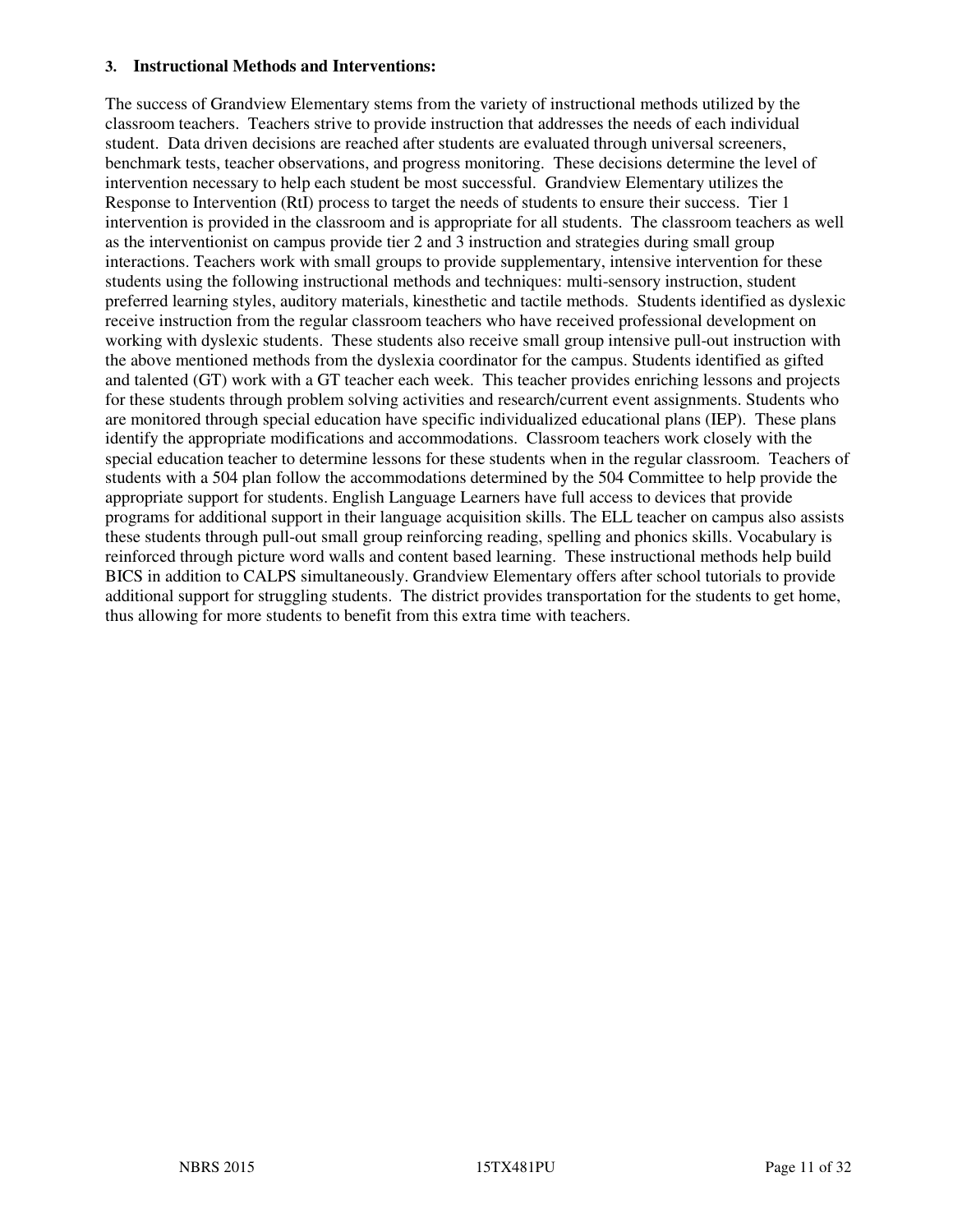#### **1. Assessment Results Narrative Summary:**

The assessment program in the state of Texas consists of annual assessments administered in the spring of each school year. The Texas Assessment of Knowledge and Skills (TAKS) was given from 2009-2011 and in 2011 transitioned to the State of Texas Assessment of Academic Readiness (STAAR). The results from 2009-2010 until present 2013-2014 show a steady pattern of improvement. The transition year was a year of uncertainty and inconsistent scores for two reasons: uncertainty over what to expect in the new tests and the move to a new campus mid year that combined two schools into one. The next year the scores rose to what was expected in the 90% range. Several major factors in the last five years have contributed to consistent math and reading scores. Bi-weekly grade level meetings are more intentional and data driven, while addressing the TEKS focusing on student performance. SAT (student assistance team) meetings are also held to discuss at-risk students and formulate a plan for targeted instruction that leads to success. The teachers who are leading instruction in the tested areas have remained on campus for several years and have the knowledge and skills to prepare the students for mastery at high levels. With the recent increase in our Hispanic population, we have observed a small variance between the percentage of all students and the Hispanic subgroup meeting standards. Although there is not a 10% variance, we have immediately addressed these concerns by involving the service center and an ELL consultant to focus on bridging these gaps, who is working closely with classroom teachers and students to model appropriate ELL support strategies such as utilizing manipulatives, improving vocabulary, and validating existing instructional techniques. An emphasis on family involvement and support at home are also important factors as we work to support our ELL students with parent curriculum nights.

#### **2. Assessment for Instruction and Learning and Sharing Assessment Results:**

Grandview Elementary uses specific assessment materials for students' kindergarten through fifth grade. A universal screener is given to each student in fall, winter and spring resulting in graphs of all math and reading outcomes for the previous and current year. An online reading assessment uses comprehension skills to show grade appropriate reading levels. Benchmark tests are given to third, fourth, and fifth graders two times a year in reading, math, and writing in fourth grade and science in fifth grade. An intervention reading program is given to students to visually see five different areas of concern including comprehension, word analysis, text fluency, vocabulary, and reading showing areas to target first for progress. All the above results in addition to teacher observation and locally developed assessments are compiled, graphed, and brought to team and parent meetings to discuss growth or concerns if necessary. As a Title I campus, all parents have a parent/teacher meeting by November to discuss the current levels and any concerns at this time. Discussions from this meeting will drive classroom instruction and possible tutorials or pullout instruction utilizing supplemental materials for math and science. An intervention program and an online reading program compliment classroom instruction by reinforcing specific areas in reading. Our parents are informed about the progress of students by individual student report cards sent home every six weeks, progress reports every three weeks, end of year STAAR data reports and phone/individual conferences. The community is made aware of progress through our district website, open school board and district site based committee meetings. In addition to providing state reports, data is broken down and presented in user friendly formats to aid in understanding. The whole process is a team effort. The principal, teacher, dyslexia specialist and parent come together to make decisions based on student needs remembering each child is an individual.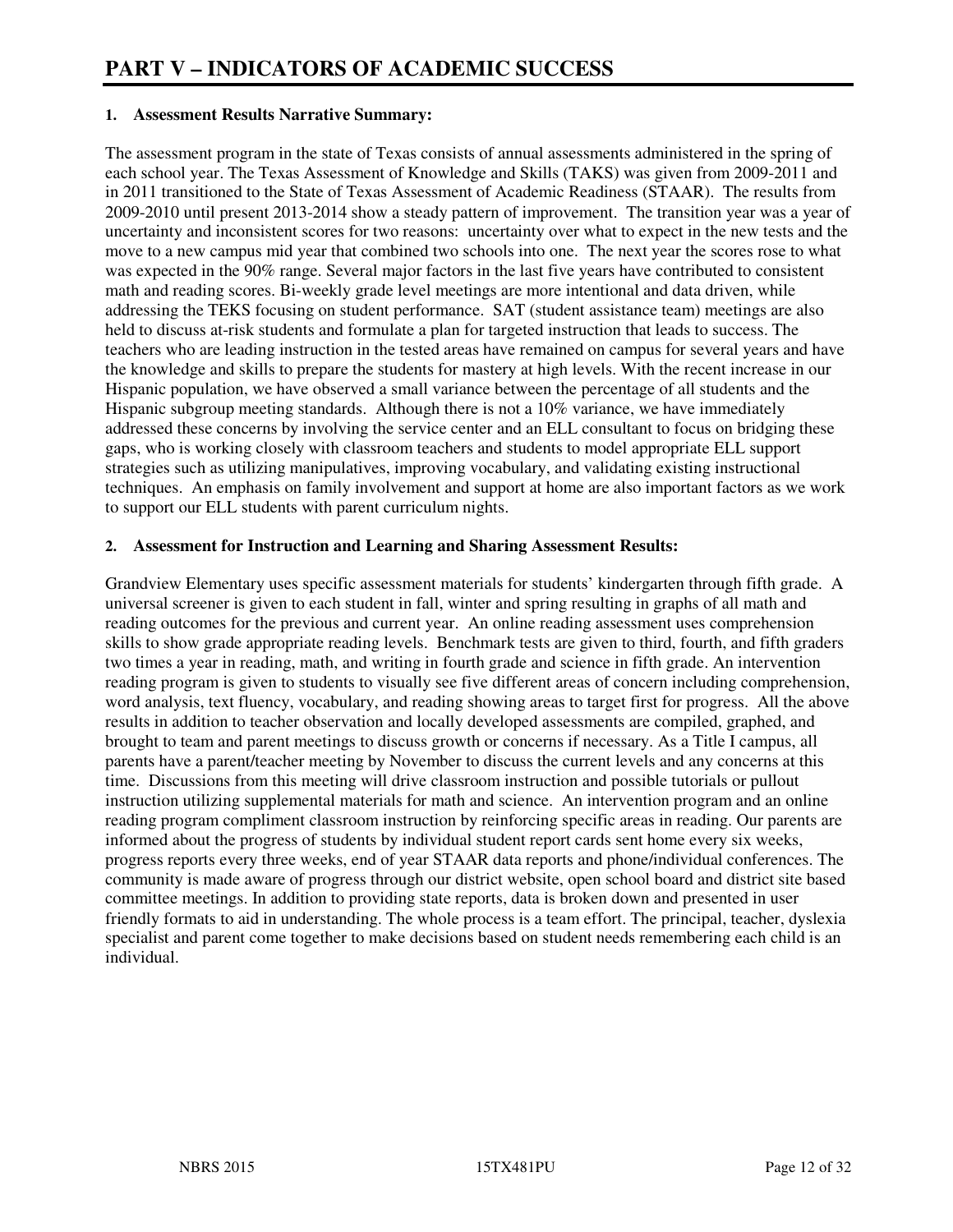#### **1. School Climate/Culture**

Students are supported and inspired by the staff and leadership of the campus. Grandview Elementary students strive to be "Caught Red Handed". This program inspires a giving and helping attitude toward others focusing on social and emotional growth. Students are encouraged to reach out to help everyone feel safe and secure. This giving and helping attitude exemplifies the culture of Grandview Elementary. Students are motivated to achieve each six-weeks the Most Valuable Zebra (MVZ) Award. These students are honored for their dedication to their academics as well as a positive attitude toward others. Students at the elementary are also part of a committee entitled Zebras Care, which is a district wide initiative to help develop successful service oriented community members. It also builds strong character as well as promoting good manners and social skills. Grandview Elementary has developed a mentoring program that reaches out to students at-risk both socially and academically. Students are motivated academically by several strategies campus wide. One on one conference with teachers encourages students to continually strive to reach new goals. Students have the opportunity to attend reading reward field trips by reaching individualized reading goals. When students reach academic milestones, they receive a positive referral to the office. The administrator will compliment and encourage the student and notify parents of the good news. The teachers and staff at Grandview Elementary feel valued and supported through a collaborative environment. This is shown through the high retention rate of the teachers at the elementary. Teachers have been with the campus for an average of ten years. Educators are encouraged to discuss problems as well as solutions with the principal. This is evidenced by the administrator's open door policy. Teacher surveys are collected and utilized to make campus decisions. Teachers have an important part in the curriculum decisions that are made to ensure students success. Educationalists are treated to luncheons each six-week period as well as birthday celebrations with students in the morning assembly showing their value as a professional from administration. A "jean pass" is a highly coveted benefit as are the Sonic fountain drinks that appear from time to time. Staff works as a group to create the annual 12-Days of Christmas. The school district shows their support to teachers with a longevity stipend each year. The culture at Grandview Elementary is positive, caring and success driven towards students as well as the staff.

#### **2. Engaging Families and Community**

Grandview Elementary is part of a small, rural, tight-knit community. The supportive relationship between the school and the community has a major effect on the success of the school. Grandview Elementary strives to make information accessible to all parents by providing information in English and Spanish. Parents and other visitors of the elementary are greeted daily by a bilingual receptionist. Parents have access to the school grade book that allows parents to monitor their child's academic progress. The district also provides notifications through an automated phone system that will notify parents of important district updates. All notifications are also posted on the campus and district websites as well as grade level and campus Facebook and Twitter pages. Many teachers send a weekly newsletter home to parents to keep them informed of the activities. Maintaining this communication with parents has been instrumental to our student success. Grandview Elementary begins the year with a Meet the Teacher night for students and parents. This helps to alleviate some of the back to school fears and begins to establish a trusting relationship between parents, teachers and students. The elementary also begins the year with a Title 1 parent meeting to help parents understand the expectations of the coming year and allows parents a time to ask questions or voice concerns. Grandview Elementary works with businesses, churches, Lions Club and other organizations to provide a Back to School Fair for the community. Students are given school supplies as well as provided with dental exams, vision exams and free haircuts. One local church provides families in need with nutritious, child-friendly foods for the weekend through Back Packs for Kids program. The elementary holds an annual can food drive for local families in need. The Grandview Parent Teacher Organization along with classroom parents sponsors a Fall Festival for the elementary campus. This brings families to the school for fellowship and fun. Funds raised at the festival are then used at the elementary to purchase materials for classroom improvement to help drive student success. Grandview Elementary offers many opportunities for families and members of the community to be involved with the school. Our campus reaches out to the families by way of Donuts for Dad, Muffins for Mom, Grandparents Day, PE rhythms program, book fairs, violin concerts, Science Fair, Living Museum, and the Jingle Bell Run. The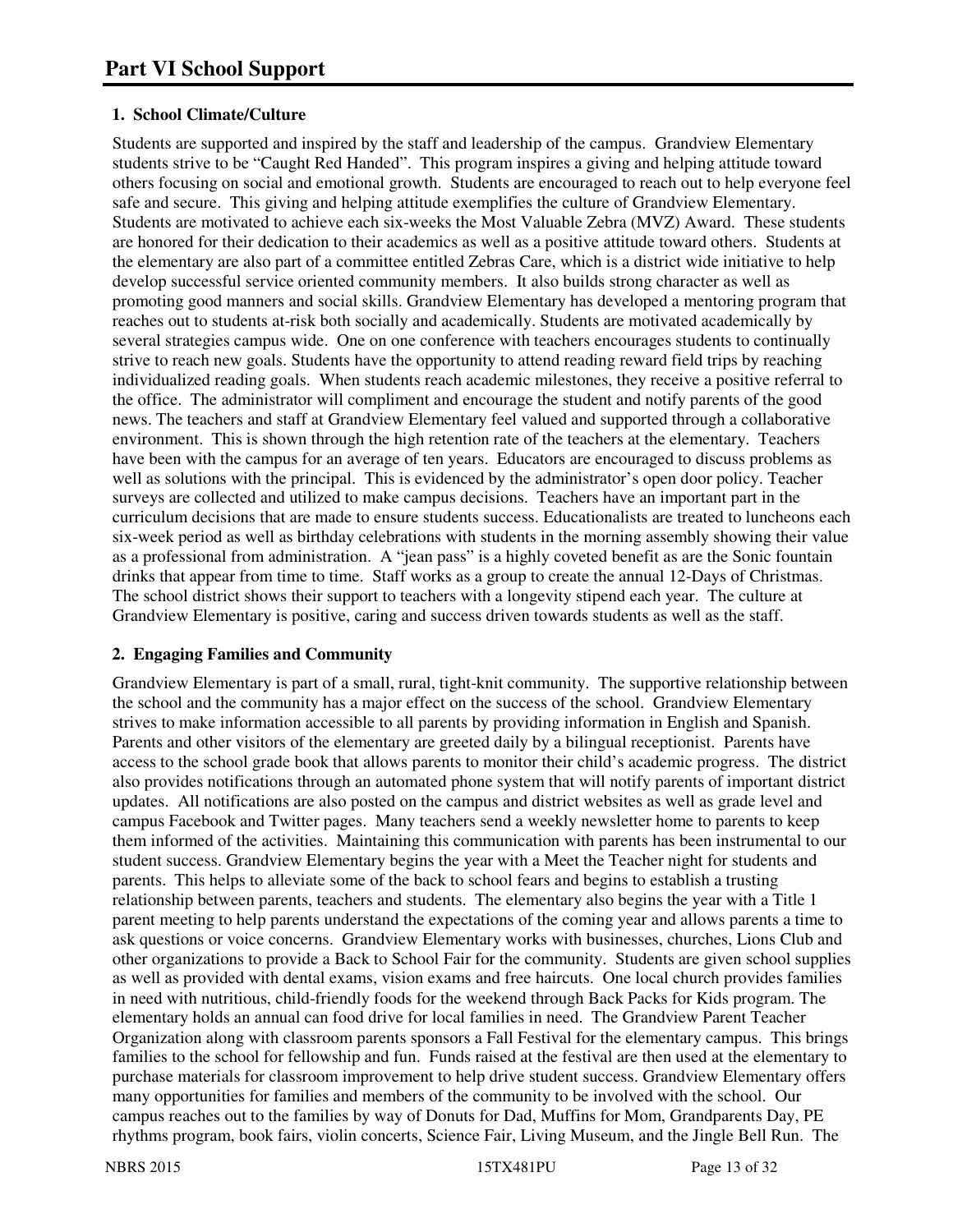elementary sponsors a Veteran's Day program and invites veterans from the community to attend as honored guests.

#### **3. Professional Development**

Professional development begins very differently at Grandview Elementary with a school theme, song, and a staff created video. This allows our staff to spend time building the camaraderie that is needed for a successful school environment. We have had this ritual for three years, and it is a highly anticipated event with the staff. "Fundamental Five" by Sean Cain and Jon Gordon's series starting with "The Energy Bus" have led the focus of our campus for the past few years. Cain energizes teachers to look at their daily classroom procedures and focuses on integrating five easy but effective ways to enhance classroom instruction. Gordon urges the staff to look deep inside themselves and find that desire to be the best they can be. As part of our Campus Improvement Plan, all staff members continue to be offered professional development opportunities. The district encourages staff members to lead these TEKS focused sessions during in-service meetings at the beginning of the school as well as mid-year. We believe that our staff knows what is best for our school and for the students they serve allowing for very specific and effective material. During our team meetings, which occur every three weeks, experts are brought in to share knowledge in specific areas such as ELL, special education, and GT. Our regional service center is another excellent source of staff development. Administration highly encourages teachers to attend professional development in our areas of need as determined by the campus needs assessment. Surveys are completed at the end of each school year determining the needs of the teachers so that effective summer professional development is given to the entire district but remains campus driven. As previously mentioned, a challenge facing Grandview Elementary is closing the gap between all students and our Hispanic subgroup. A consultant is currently working in groups, team meetings, and one-on-one with staff to address this area of concern for our ELL students. These strategies will be implemented and evaluated campus wide through teacher observation and local test. Professional development is not just data driven but student driven. Student successes or concerns are taken to heart, discussed and addressed continuously. Data in addition to professional development is vital to the whole campus to seek the ultimate goal of student success.

#### **4. School Leadership**

A leader working hand in hand with staff is a way of life at Grandview Elementary. School leadership at Grandview Elementary is based on a collaborative philosophy with the principal and assistant principal as the primary instructional leaders ensuring that teachers and paraprofessionals are well equipped with necessary tools and knowledge for student and teacher success. Both administrators make it a priority to be in the classrooms observing instruction, talking with teachers, encouraging students, challenging teachers, and discussing struggles and successes. Administrators lead the campus by promoting a positive campus culture and environment. With an open door policy in place, problem solving between administrators and teachers occurs quickly allowing for continuous instruction in the classroom. The counselor and dyslexia specialist are both leaders in the areas of 504, RtI process, testing coordination, and assistance in classroom accommodations. The dyslexia specialist is in every 504 and grade level meeting assisting teachers with what is needed to be classroom ready for students with any disability or educational need. The school counselor meets with each classroom every week to discuss topics such as bullying, character building, and self-esteem. The principal, assistant principal and grade level leaders spearhead the hiring process. Grandview Elementary has a low percentage of turnovers in staff. A large percentage of paraprofessionals are teacher certified allowing for quick absorption into the teaching ranks when needed. Student leadership is enhanced through our Zebras Care Program. Students focus on character, integrity, honesty, and effort. The Student Advisory Committee, driven by our school superintendent, is another leadership opportunity for our students. ZZ Skippers, Zebra Strings, and Junior FFA also give our students the chance to be ambassadors for Grandview Elementary. Leadership decisions focusing on policies, programs, relationships and resources are made based on their direct impact on student achievement. Grade level chairmen, site-based decision making committee, and weekly grade level meetings allow teachers and staff to have input on what works best for our students. Jon Gordon uses a quote in the book "The Energy Bus" from Mother Teresa that says, "I can do things that you cannot. You can do things that I cannot. Together we can do great things." We at Grandview Elementary believe that together we lead our students to success not only in academics but in life.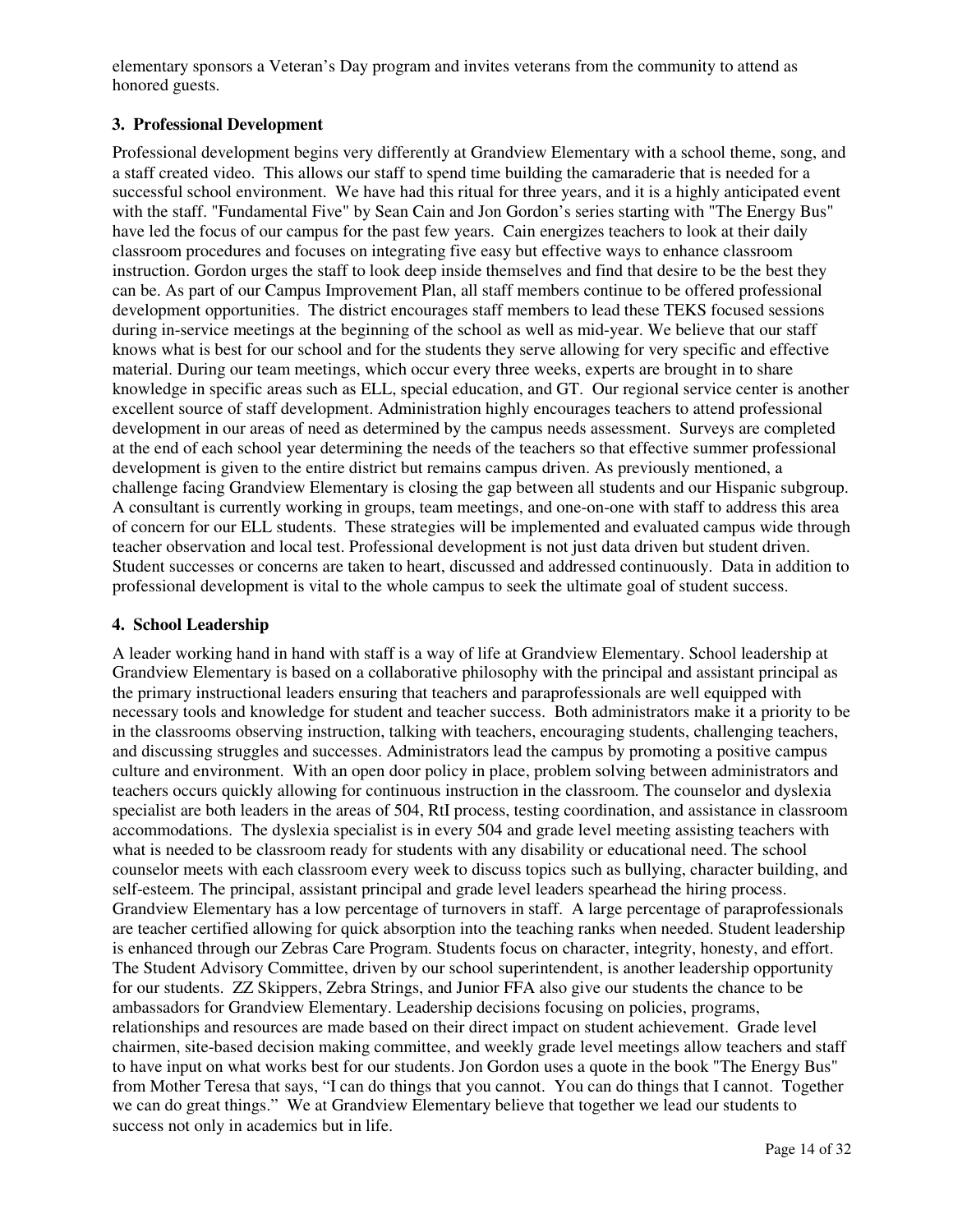# **PART VIII - ASSESSMENT RESULTS**

| <b>Subject: Math</b>                | <b>Test: TAKS/STAAR</b>               |
|-------------------------------------|---------------------------------------|
| <b>All Students Tested/Grade: 3</b> | <b>Edition/Publication Year: 2010</b> |
| <b>Publisher: TEA/Pearson</b>       |                                       |

| School Year                                    | 2013-2014      | 2012-2013      | 2011-2012      | 2010-2011 | 2009-2010      |
|------------------------------------------------|----------------|----------------|----------------|-----------|----------------|
| Testing month                                  | Apr            | Apr            | Apr            | Apr       | Apr            |
| <b>SCHOOL SCORES*</b>                          |                |                |                |           |                |
| Satisfactory Academic                          | 91             | 90             | 60             | 91        | 97             |
| Performance and above                          |                |                |                |           |                |
| <b>Advanced Academic</b>                       | 23             | 33             | 11             | 40        | 53             |
| Performance                                    |                |                |                |           |                |
| Number of students tested                      | 81             | 68             | 81             | 70        | 77             |
| Percent of total students tested               | 100            | 99             | 100            | 100       | 100            |
| Number of students tested with                 |                |                |                |           |                |
| alternative assessment                         |                |                |                |           |                |
| % of students tested with                      | $\overline{4}$ | $\mathbf{1}$   | $\overline{2}$ | 11        | 6              |
| alternative assessment                         |                |                |                |           |                |
| <b>SUBGROUP SCORES</b>                         |                |                |                |           |                |
| 1. Free and Reduced-Price                      |                |                |                |           |                |
| Meals/Socio-Economic/                          |                |                |                |           |                |
| <b>Disadvantaged Students</b>                  |                |                |                |           |                |
| Satisfactory Academic                          | 89             | 86             | 45             | 85        | 98             |
| Performance and above                          |                |                |                |           |                |
| Advanced Academic                              | $\overline{7}$ | 24             | 6              | 27        | 43             |
| Performance                                    |                |                |                |           |                |
| Number of students tested                      | 27             | 29             | 33             | 33        | 40             |
| 2. Students receiving Special                  |                |                |                |           |                |
| <b>Education</b>                               |                |                |                |           |                |
| Satisfactory Academic                          | 60             | 83             | 86             | 67        | 80             |
| Performance and above                          |                |                |                |           |                |
| <b>Advanced Academic</b>                       | 20             | 33             | $\overline{0}$ | $\theta$  | $\overline{0}$ |
| Performance                                    | $\overline{5}$ |                | $\overline{7}$ |           |                |
| Number of students tested                      |                | 6              |                | 9         | 5              |
| 3. English Language Learner                    |                |                |                |           |                |
| <b>Students</b>                                |                |                |                |           |                |
| Satisfactory Academic<br>Performance and above |                |                |                |           |                |
| <b>Advanced Academic</b>                       |                |                |                |           |                |
| Performance                                    |                |                |                |           |                |
| Number of students tested                      |                |                |                |           |                |
| 4. Hispanic or Latino                          |                |                |                |           |                |
| <b>Students</b>                                |                |                |                |           |                |
| Satisfactory Academic                          | 100            | 75             | 42             | 100       | 92             |
| Performance and above                          |                |                |                |           |                |
| <b>Advanced Academic</b>                       | 15             | $\overline{0}$ | $\overline{0}$ | 14        | 58             |
| Performance                                    |                |                |                |           |                |
| Number of students tested                      | 13             | $\overline{4}$ | 12             | $\tau$    | 12             |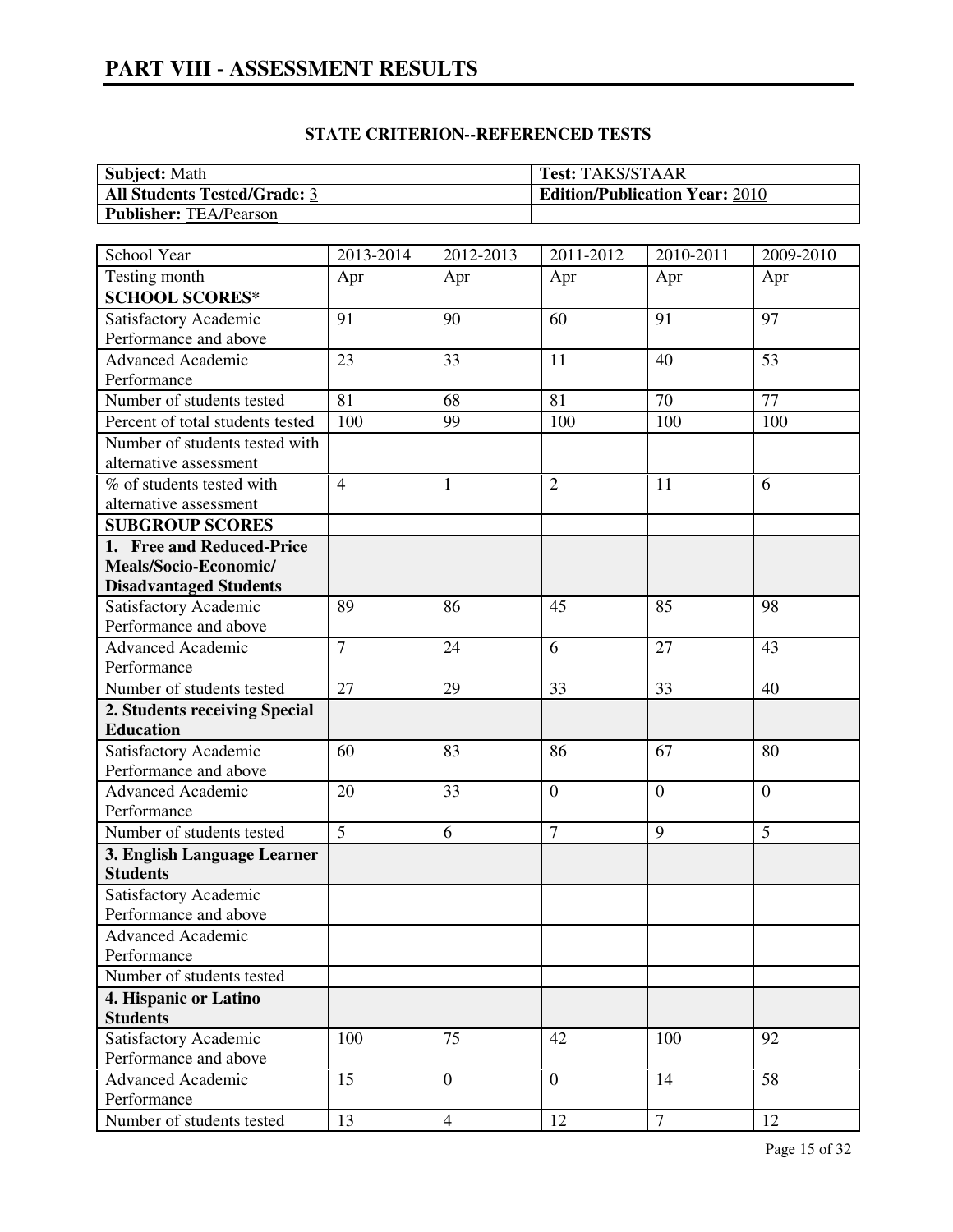| School Year                      | 2013-2014 | 2012-2013 | 2011-2012 | 2010-2011 | 2009-2010 |
|----------------------------------|-----------|-----------|-----------|-----------|-----------|
| 5. African-American              |           |           |           |           |           |
| <b>Students</b>                  |           |           |           |           |           |
| Satisfactory Academic            |           |           |           |           |           |
| Performance and above            |           |           |           |           |           |
| <b>Advanced Academic</b>         |           |           |           |           |           |
| Performance                      |           |           |           |           |           |
| Number of students tested        |           |           |           |           |           |
| <b>6. Asian Students</b>         |           |           |           |           |           |
| Satisfactory Academic            |           |           |           |           |           |
| Performance and above            |           |           |           |           |           |
| <b>Advanced Academic</b>         |           |           |           |           |           |
| Performance                      |           |           |           |           |           |
| Number of students tested        |           |           |           |           |           |
| 7. American Indian or            |           |           |           |           |           |
| <b>Alaska Native Students</b>    |           |           |           |           |           |
| Satisfactory Academic            |           |           |           |           |           |
| Performance and above            |           |           |           |           |           |
| <b>Advanced Academic</b>         |           |           |           |           |           |
| Performance                      |           |           |           |           |           |
| Number of students tested        |           |           |           |           |           |
| 8. Native Hawaiian or other      |           |           |           |           |           |
| <b>Pacific Islander Students</b> |           |           |           |           |           |
| Satisfactory Academic            |           |           |           |           |           |
| Performance and above            |           |           |           |           |           |
| <b>Advanced Academic</b>         |           |           |           |           |           |
| Performance                      |           |           |           |           |           |
| Number of students tested        |           |           |           |           |           |
| 9. White Students                |           |           |           |           |           |
| Satisfactory Academic            | 87        | 90        | 67        | 95        | 98        |
| Performance and above            |           |           |           |           |           |
| <b>Advanced Academic</b>         | 25        | 37        | 11        | 46        | 55        |
| Performance                      |           |           |           |           |           |
| Number of students tested        | 63        | 60        | 63        | 59        | 62        |
| 10. Two or More Races            |           |           |           |           |           |
| identified Students              |           |           |           |           |           |
| Satisfactory Academic            |           |           |           |           |           |
| Performance and above            |           |           |           |           |           |
| <b>Advanced Academic</b>         |           |           |           |           |           |
| Performance                      |           |           |           |           |           |
| Number of students tested        |           |           |           |           |           |
| 11. Other 1: Other 1             |           |           |           |           |           |
| Satisfactory Academic            |           |           |           |           |           |
| Performance and above            |           |           |           |           |           |
| <b>Advanced Academic</b>         |           |           |           |           |           |
| Performance                      |           |           |           |           |           |
| Number of students tested        |           |           |           |           |           |
| 12. Other 2: Other 2             |           |           |           |           |           |
| Satisfactory Academic            |           |           |           |           |           |
| Performance and above            |           |           |           |           |           |
| <b>Advanced Academic</b>         |           |           |           |           |           |
| Performance                      |           |           |           |           |           |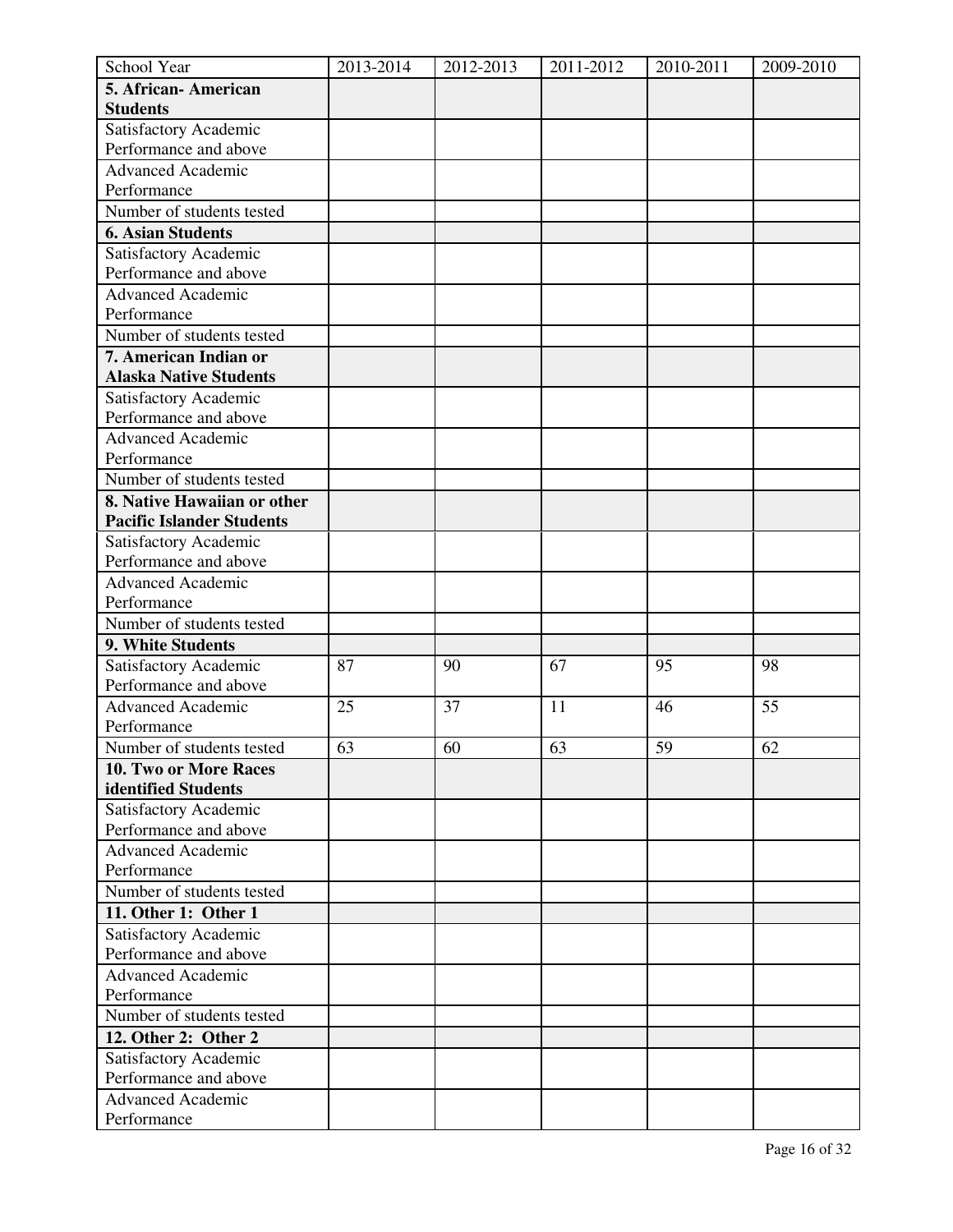| School Year               | 2013-2014 | 2012-2013 | 2011-2012 | 2010-2011 | 2009-2010 |
|---------------------------|-----------|-----------|-----------|-----------|-----------|
| Number of students tested |           |           |           |           |           |
| 13. Other 3: Other 3      |           |           |           |           |           |
| Satisfactory Academic     |           |           |           |           |           |
| Performance and above     |           |           |           |           |           |
| <b>Advanced Academic</b>  |           |           |           |           |           |
| Performance               |           |           |           |           |           |
| Number of students tested |           |           |           |           |           |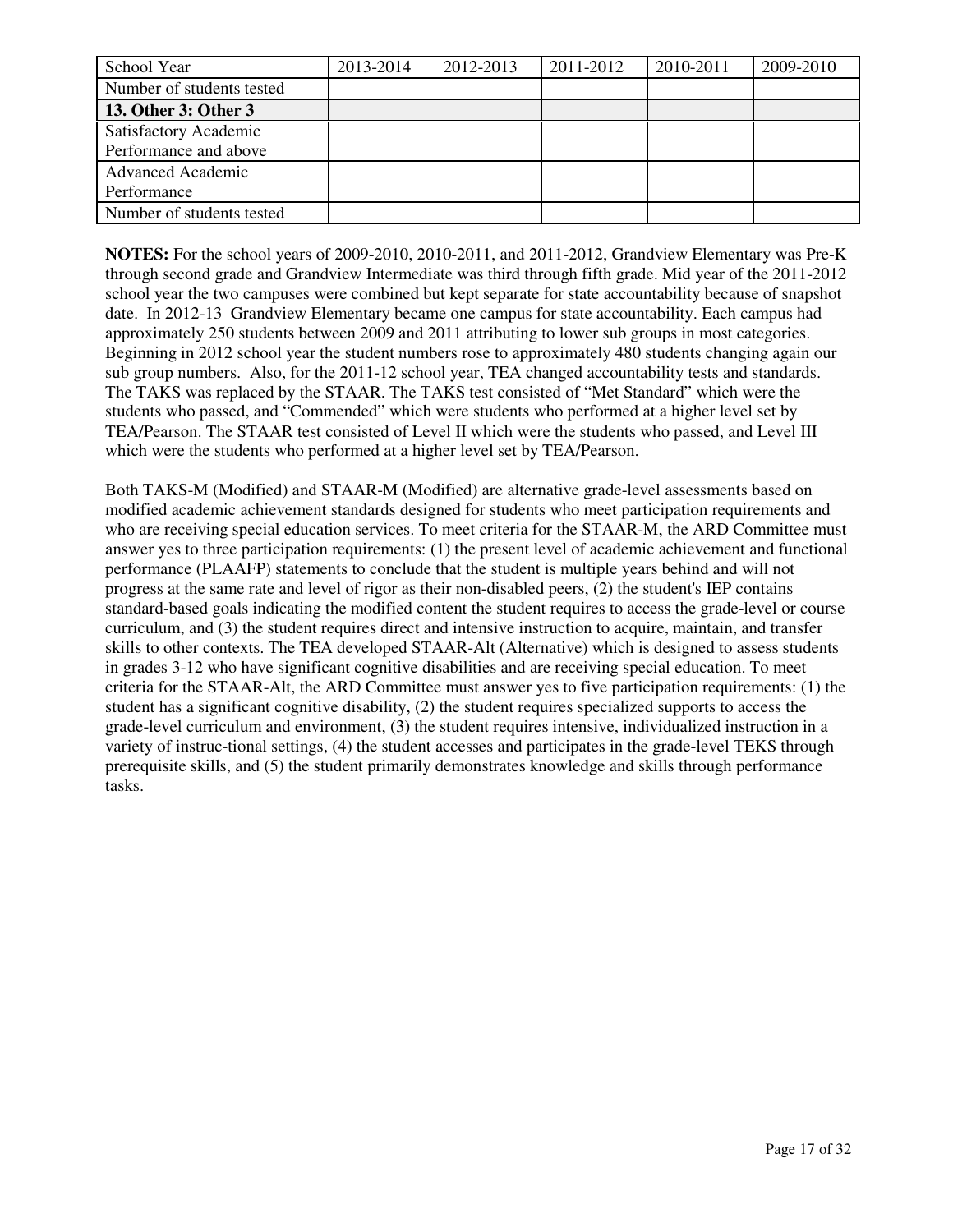| <b>Subject: Math</b>                | <b>Test: TAKS/STAAR</b>               |
|-------------------------------------|---------------------------------------|
| <b>All Students Tested/Grade: 4</b> | <b>Edition/Publication Year: 2010</b> |
| <b>Publisher: TEA/Pearson</b>       |                                       |

| School Year                             | 2013-2014      | 2012-2013      | 2011-2012      | 2010-2011      | 2009-2010      |
|-----------------------------------------|----------------|----------------|----------------|----------------|----------------|
| Testing month                           | Apr            | Apr            | Apr            | Apr            | Apr            |
| <b>SCHOOL SCORES*</b>                   |                |                |                |                |                |
| Satisfactory Academic                   | 99             | 98             | 94             | 100            | 100            |
| Performance and above                   |                |                |                |                |                |
| <b>Advanced Academic</b>                | 53             | 52             | 33             | 69             | 66             |
| Performance                             |                |                |                |                |                |
| Number of students tested               | 73             | 83             | 70             | 74             | 77             |
| Percent of total students tested        | 100            | 100            | 100            | 100            | 100            |
| Number of students tested with          |                |                |                |                |                |
| alternative assessment                  |                |                |                |                |                |
| % of students tested with               | $\mathbf{1}$   | $\overline{2}$ | $\overline{7}$ | $\overline{7}$ | 5              |
| alternative assessment                  |                |                |                |                |                |
| <b>SUBGROUP SCORES</b>                  |                |                |                |                |                |
| 1. Free and Reduced-Price               |                |                |                |                |                |
| Meals/Socio-Economic/                   |                |                |                |                |                |
| <b>Disadvantaged Students</b>           |                |                |                |                |                |
| Satisfactory Academic                   | 96             | 94             | 93             | 100            | 100            |
| Performance and above                   |                |                |                |                |                |
| <b>Advanced Academic</b>                | 43             | 34             | 14             | 57             | 55             |
| Performance                             |                |                |                |                |                |
| Number of students tested               | 28             | 35             | 28             | 37             | 38             |
| 2. Students receiving Special           |                |                |                |                |                |
| <b>Education</b>                        |                |                |                |                |                |
| Satisfactory Academic                   | 80             | 88             | 67             | 100            | 100            |
| Performance and above                   |                |                |                |                |                |
| <b>Advanced Academic</b>                | 40             | 38             | 8              | 17             | 43             |
| Performance                             |                |                |                |                |                |
| Number of students tested               | $\overline{5}$ | 8              | 12             | 6              | $\overline{7}$ |
| 3. English Language Learner             |                |                |                |                |                |
| <b>Students</b>                         |                |                |                |                |                |
| Satisfactory Academic                   |                |                |                |                |                |
| Performance and above                   |                |                |                |                |                |
| <b>Advanced Academic</b>                |                |                |                |                |                |
| Performance                             |                |                |                |                |                |
| Number of students tested               |                |                |                |                |                |
| 4. Hispanic or Latino                   |                |                |                |                |                |
| <b>Students</b>                         |                |                |                |                |                |
| Satisfactory Academic                   | 100            | 100            | 100            | 100            | 100            |
| Performance and above                   |                |                |                |                |                |
| <b>Advanced Academic</b><br>Performance | 25             | 33             | $\overline{0}$ | 54             | 60             |
| Number of students tested               | $\overline{4}$ | 12             | $\overline{7}$ | 13             | 10             |
|                                         |                |                |                |                |                |
| 5. African-American                     |                |                |                |                |                |
| <b>Students</b>                         |                |                |                |                |                |
| Satisfactory Academic                   |                |                |                |                |                |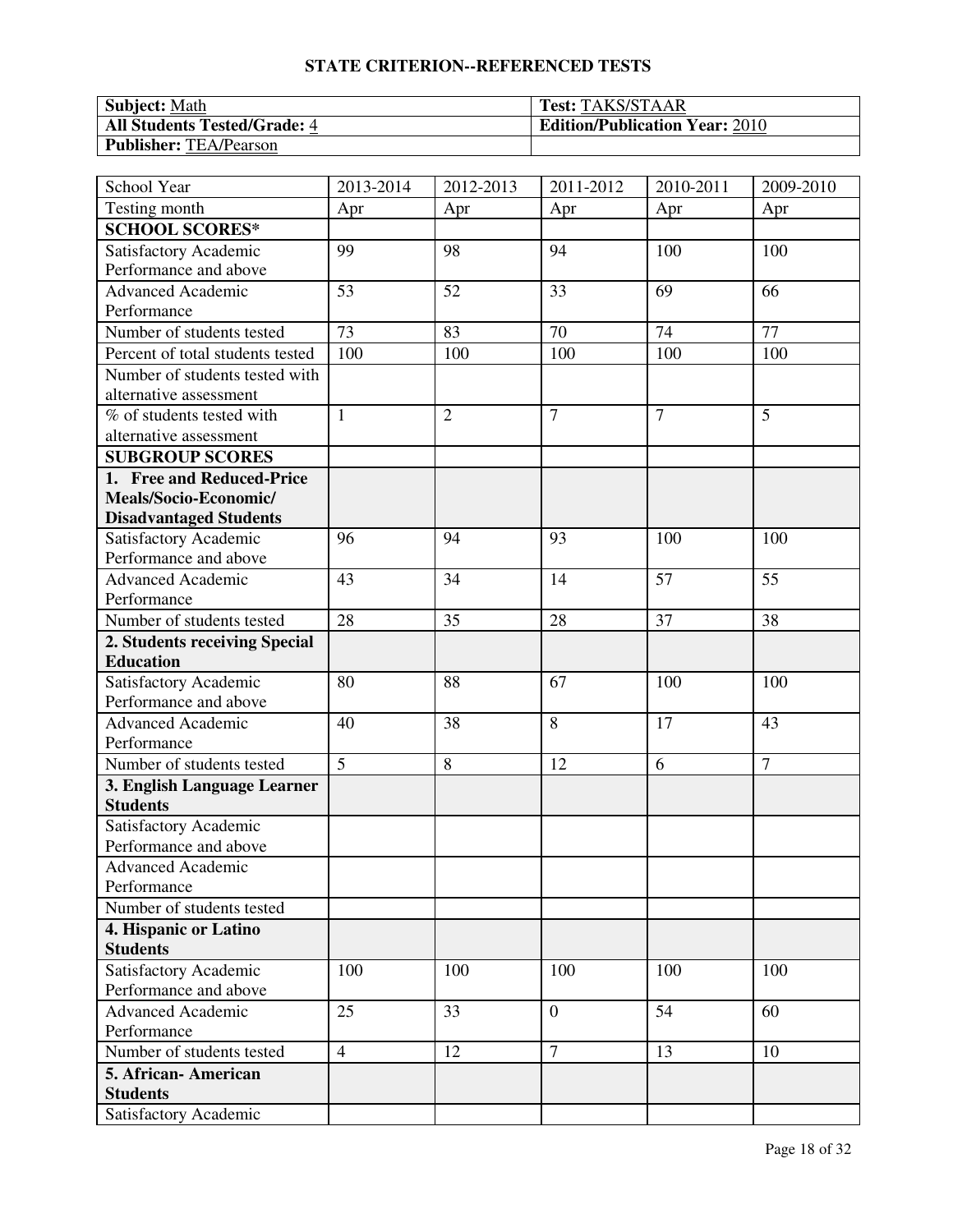| School Year                      | 2013-2014 | 2012-2013 | 2011-2012 | 2010-2011 | 2009-2010 |
|----------------------------------|-----------|-----------|-----------|-----------|-----------|
| Performance and above            |           |           |           |           |           |
| <b>Advanced Academic</b>         |           |           |           |           |           |
| Performance                      |           |           |           |           |           |
| Number of students tested        |           |           |           |           |           |
| <b>6. Asian Students</b>         |           |           |           |           |           |
| Satisfactory Academic            |           |           |           |           |           |
| Performance and above            |           |           |           |           |           |
| <b>Advanced Academic</b>         |           |           |           |           |           |
| Performance                      |           |           |           |           |           |
| Number of students tested        |           |           |           |           |           |
| 7. American Indian or            |           |           |           |           |           |
| <b>Alaska Native Students</b>    |           |           |           |           |           |
| Satisfactory Academic            |           |           |           |           |           |
| Performance and above            |           |           |           |           |           |
| <b>Advanced Academic</b>         |           |           |           |           |           |
| Performance                      |           |           |           |           |           |
| Number of students tested        |           |           |           |           |           |
| 8. Native Hawaiian or other      |           |           |           |           |           |
| <b>Pacific Islander Students</b> |           |           |           |           |           |
| Satisfactory Academic            |           |           |           |           |           |
| Performance and above            |           |           |           |           |           |
| Advanced Academic                |           |           |           |           |           |
| Performance                      |           |           |           |           |           |
| Number of students tested        |           |           |           |           |           |
| 9. White Students                |           |           |           |           |           |
| Satisfactory Academic            | 97        | 95        | 97        | 100       | 100       |
| Performance and above            |           |           |           |           |           |
| <b>Advanced Academic</b>         | 55        | 57        | 38        | 73        | 70        |
| Performance                      |           |           |           |           |           |
| Number of students tested        | 65        | 65        | 60        | 60        | 59        |
| 10. Two or More Races            |           |           |           |           |           |
| identified Students              |           |           |           |           |           |
| Satisfactory Academic            |           |           |           |           |           |
| Performance and above            |           |           |           |           |           |
| Advanced Academic                |           |           |           |           |           |
| Performance                      |           |           |           |           |           |
| Number of students tested        |           |           |           |           |           |
| 11. Other 1: Other 1             |           |           |           |           |           |
| Satisfactory Academic            |           |           |           |           |           |
| Performance and above            |           |           |           |           |           |
| <b>Advanced Academic</b>         |           |           |           |           |           |
| Performance                      |           |           |           |           |           |
| Number of students tested        |           |           |           |           |           |
| 12. Other 2: Other 2             |           |           |           |           |           |
| Satisfactory Academic            |           |           |           |           |           |
| Performance and above            |           |           |           |           |           |
| <b>Advanced Academic</b>         |           |           |           |           |           |
| Performance                      |           |           |           |           |           |
| Number of students tested        |           |           |           |           |           |
|                                  |           |           |           |           |           |
| 13. Other 3: Other 3             |           |           |           |           |           |
| Satisfactory Academic            |           |           |           |           |           |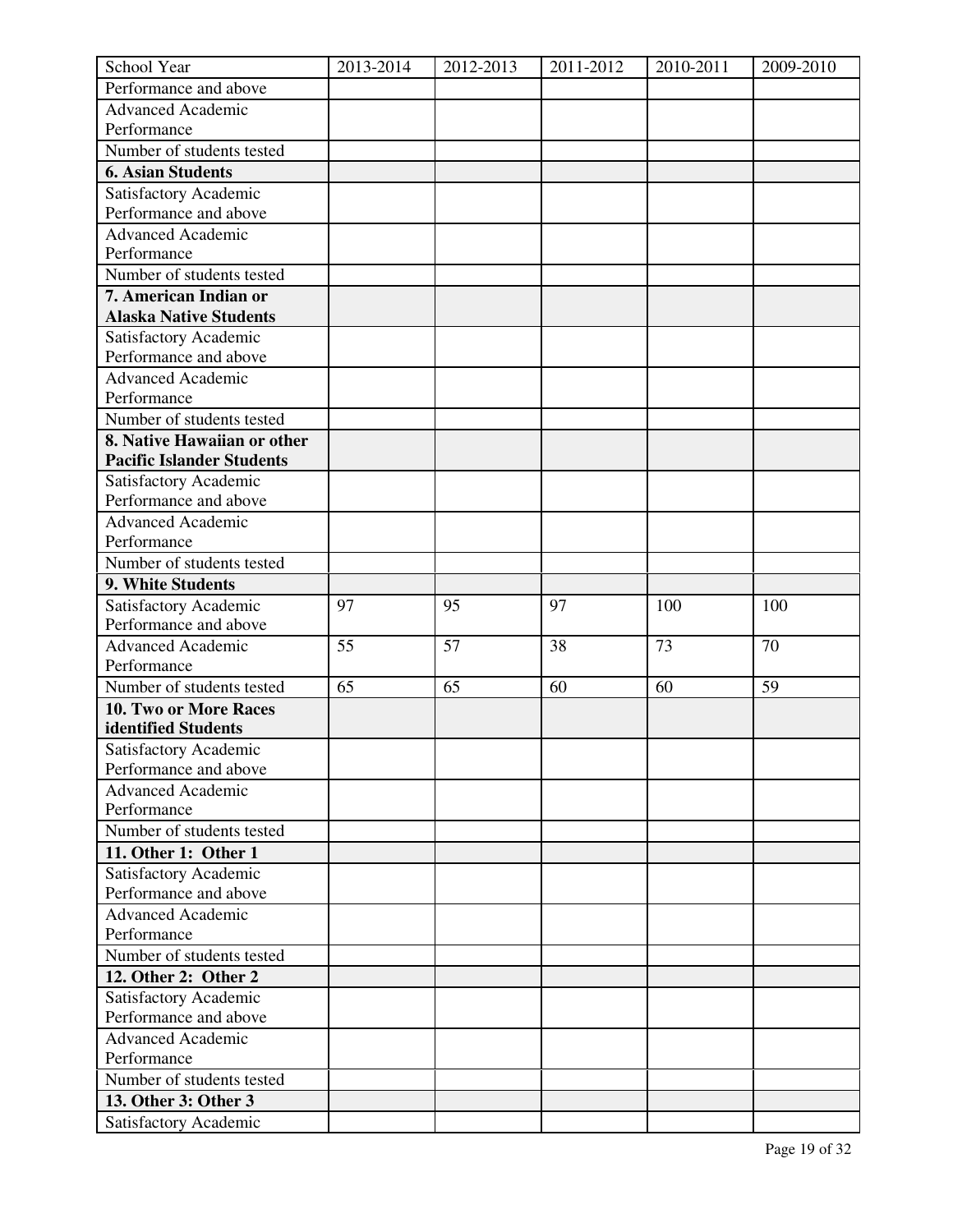| School Year               | 2013-2014 | 2012-2013 | 2011-2012 | 2010-2011 | 2009-2010 |
|---------------------------|-----------|-----------|-----------|-----------|-----------|
| Performance and above     |           |           |           |           |           |
| Advanced Academic         |           |           |           |           |           |
| Performance               |           |           |           |           |           |
| Number of students tested |           |           |           |           |           |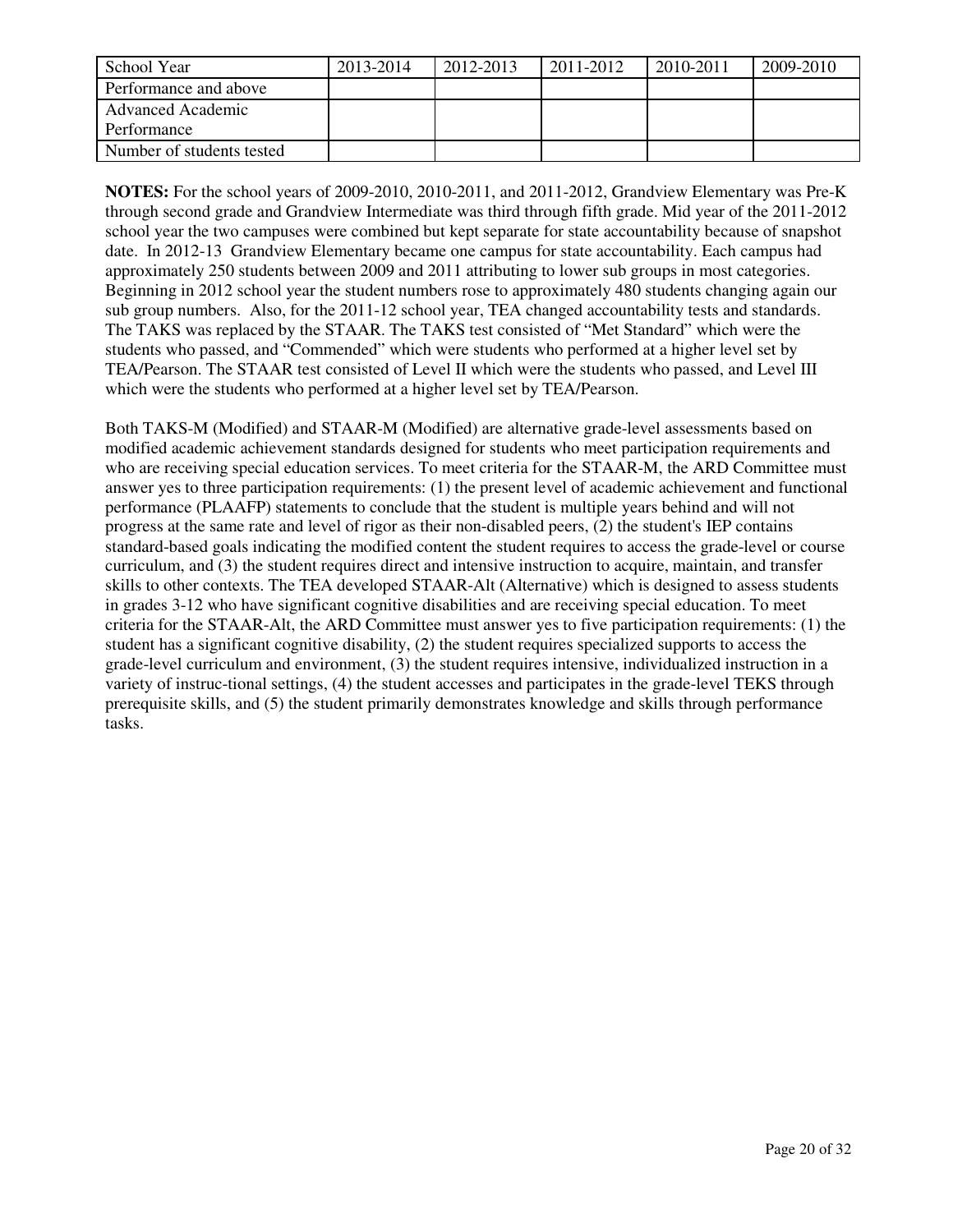| <b>Subject: Math</b>                | <b>Test: TAKS/STAAR</b>               |
|-------------------------------------|---------------------------------------|
| <b>All Students Tested/Grade: 5</b> | <b>Edition/Publication Year: 2010</b> |
| <b>Publisher: TEA/Pearson</b>       |                                       |

| School Year                      | 2013-2014      | 2012-2013      | 2011-2012      | 2010-2011      | 2009-2010      |
|----------------------------------|----------------|----------------|----------------|----------------|----------------|
| Testing month                    | Apr            | Apr            | Mar            | Apr            | Apr            |
| <b>SCHOOL SCORES*</b>            |                |                |                |                |                |
| Satisfactory Academic            | 100            | 99             | 98             | 100            | 98             |
| Performance and above            |                |                |                |                |                |
| <b>Advanced Academic</b>         | 34             | 51             | 44             | 57             | 70             |
| Performance                      |                |                |                |                |                |
| Number of students tested        | 83             | 67             | 81             | 81             | 79             |
| Percent of total students tested | 100            | 100            | 100            | 100            | 98             |
| Number of students tested with   |                |                |                |                |                |
| alternative assessment           |                |                |                |                |                |
| % of students tested with        | $\mathbf{1}$   | $\overline{4}$ | $\overline{4}$ | $\mathbf{1}$   | $\overline{2}$ |
| alternative assessment           |                |                |                |                |                |
| <b>SUBGROUP SCORES</b>           |                |                |                |                |                |
| 1. Free and Reduced-Price        |                |                |                |                |                |
| Meals/Socio-Economic/            |                |                |                |                |                |
| <b>Disadvantaged Students</b>    |                |                |                |                |                |
| Satisfactory Academic            | 100            | 96             | 100            | 100            | 100            |
| Performance and above            |                |                |                |                |                |
| <b>Advanced Academic</b>         | 27             | 30             | 30             | 50             | 61             |
| Performance                      |                |                |                |                |                |
| Number of students tested        | 30             | 27             | 30             | 38             | 33             |
| 2. Students receiving Special    |                |                |                |                |                |
| <b>Education</b>                 |                |                |                |                |                |
| Satisfactory Academic            | 100            | 86             | 83             | 100            | 100            |
| Performance and above            |                |                |                |                |                |
| <b>Advanced Academic</b>         | 14             | $\overline{0}$ | $\overline{0}$ | 14             | 50             |
| Performance                      |                |                |                |                |                |
| Number of students tested        | $\overline{7}$ | $\overline{7}$ | 6              | $\overline{7}$ | 6              |
| 3. English Language Learner      |                |                |                |                |                |
| <b>Students</b>                  |                |                |                |                |                |
| Satisfactory Academic            |                |                |                |                |                |
| Performance and above            |                |                |                |                |                |
| <b>Advanced Academic</b>         |                |                |                |                |                |
| Performance                      |                |                |                |                |                |
| Number of students tested        |                |                |                |                |                |
| 4. Hispanic or Latino            |                |                |                |                |                |
| <b>Students</b>                  |                |                |                |                |                |
| Satisfactory Academic            | 100            | 100            | 100            | 100            | 100            |
| Performance and above            |                |                |                |                |                |
| <b>Advanced Academic</b>         | 36             | 33             | 46             | 57             | 80             |
| Performance                      |                |                |                |                |                |
| Number of students tested        | 14             | 6              | 13             | 14             | 15             |
| 5. African-American              |                |                |                |                |                |
| <b>Students</b>                  |                |                |                |                |                |
| Satisfactory Academic            |                |                |                |                |                |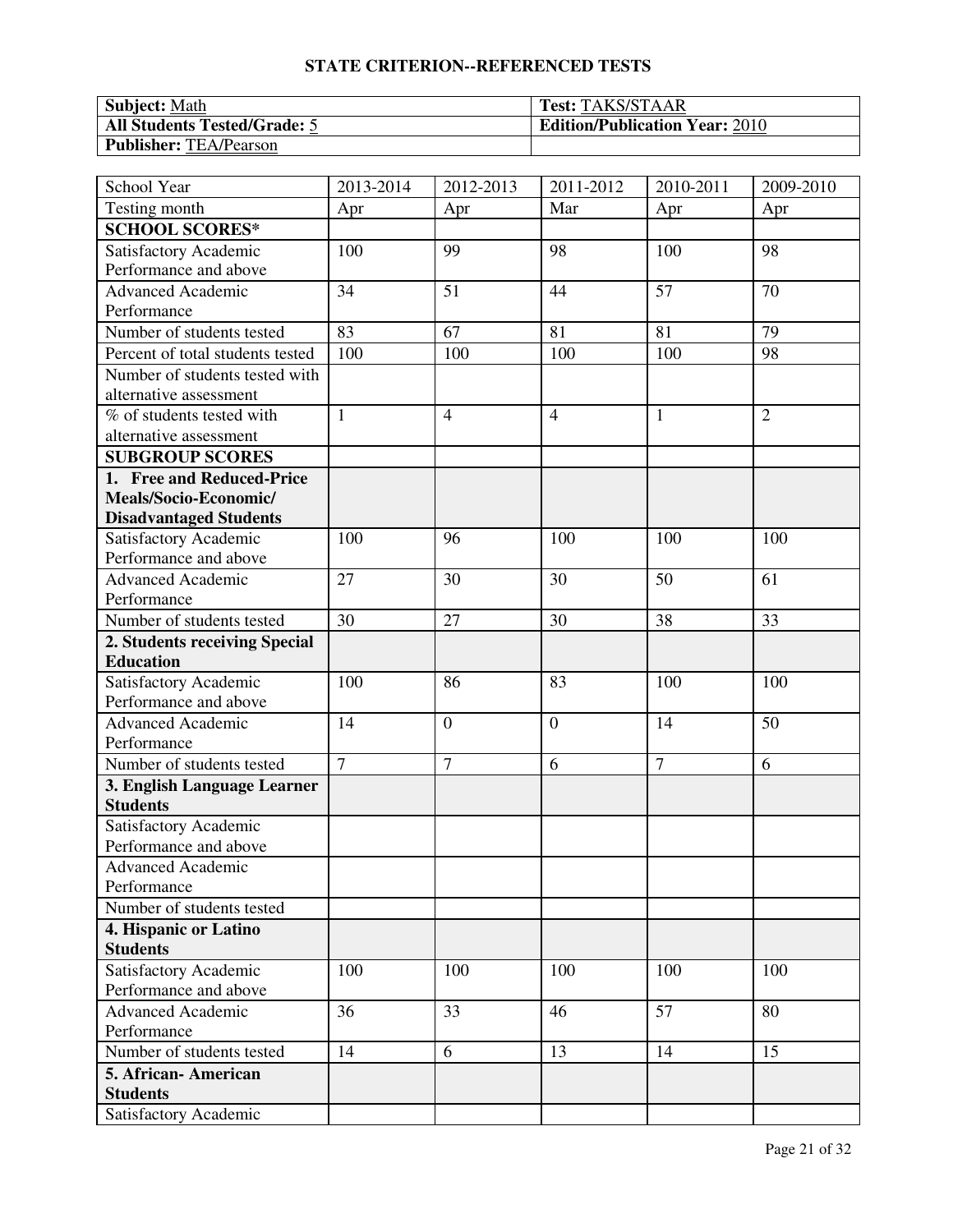| School Year                      | 2013-2014 | 2012-2013 | 2011-2012 | 2010-2011 | 2009-2010 |
|----------------------------------|-----------|-----------|-----------|-----------|-----------|
| Performance and above            |           |           |           |           |           |
| <b>Advanced Academic</b>         |           |           |           |           |           |
| Performance                      |           |           |           |           |           |
| Number of students tested        |           |           |           |           |           |
| <b>6. Asian Students</b>         |           |           |           |           |           |
| Satisfactory Academic            |           |           |           |           |           |
| Performance and above            |           |           |           |           |           |
| Advanced Academic                |           |           |           |           |           |
| Performance                      |           |           |           |           |           |
| Number of students tested        |           |           |           |           |           |
| 7. American Indian or            |           |           |           |           |           |
| <b>Alaska Native Students</b>    |           |           |           |           |           |
| Satisfactory Academic            |           |           |           |           |           |
| Performance and above            |           |           |           |           |           |
| <b>Advanced Academic</b>         |           |           |           |           |           |
| Performance                      |           |           |           |           |           |
| Number of students tested        |           |           |           |           |           |
| 8. Native Hawaiian or other      |           |           |           |           |           |
| <b>Pacific Islander Students</b> |           |           |           |           |           |
| Satisfactory Academic            |           |           |           |           |           |
| Performance and above            |           |           |           |           |           |
| <b>Advanced Academic</b>         |           |           |           |           |           |
| Performance                      |           |           |           |           |           |
| Number of students tested        |           |           |           |           |           |
| 9. White Students                |           |           |           |           |           |
|                                  |           |           |           |           |           |
| Satisfactory Academic            | 100       | 98        | 97        | 100       | 100       |
| Performance and above            |           |           |           |           |           |
| <b>Advanced Academic</b>         | 33        | 55        | 45        | 57        | 73        |
| Performance                      |           |           |           |           |           |
| Number of students tested        | 64        | 58        | 67        | 60        | 60        |
| 10. Two or More Races            |           |           |           |           |           |
| identified Students              |           |           |           |           |           |
| Satisfactory Academic            |           |           |           |           |           |
| Performance and above            |           |           |           |           |           |
| <b>Advanced Academic</b>         |           |           |           |           |           |
| Performance                      |           |           |           |           |           |
| Number of students tested        |           |           |           |           |           |
| 11. Other 1: Other 1             |           |           |           |           |           |
| Satisfactory Academic            |           |           |           |           |           |
| Performance and above            |           |           |           |           |           |
| <b>Advanced Academic</b>         |           |           |           |           |           |
| Performance                      |           |           |           |           |           |
| Number of students tested        |           |           |           |           |           |
| 12. Other 2: Other 2             |           |           |           |           |           |
| Satisfactory Academic            |           |           |           |           |           |
| Performance and above            |           |           |           |           |           |
| <b>Advanced Academic</b>         |           |           |           |           |           |
| Performance                      |           |           |           |           |           |
| Number of students tested        |           |           |           |           |           |
| 13. Other 3: Other 3             |           |           |           |           |           |
| Satisfactory Academic            |           |           |           |           |           |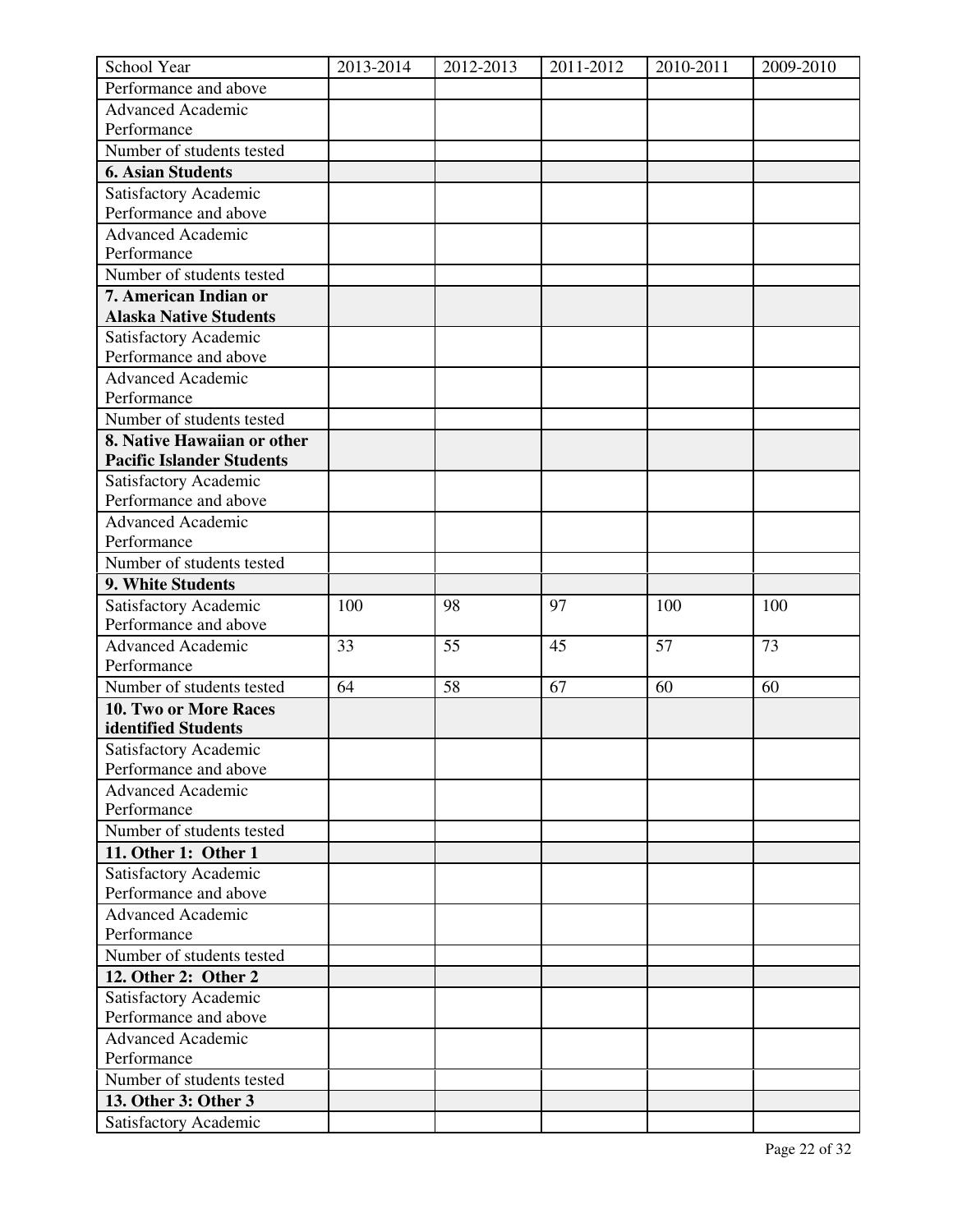| School Year               | 2013-2014 | 2012-2013 | 2011-2012 | 2010-2011 | 2009-2010 |
|---------------------------|-----------|-----------|-----------|-----------|-----------|
| Performance and above     |           |           |           |           |           |
| Advanced Academic         |           |           |           |           |           |
| Performance               |           |           |           |           |           |
| Number of students tested |           |           |           |           |           |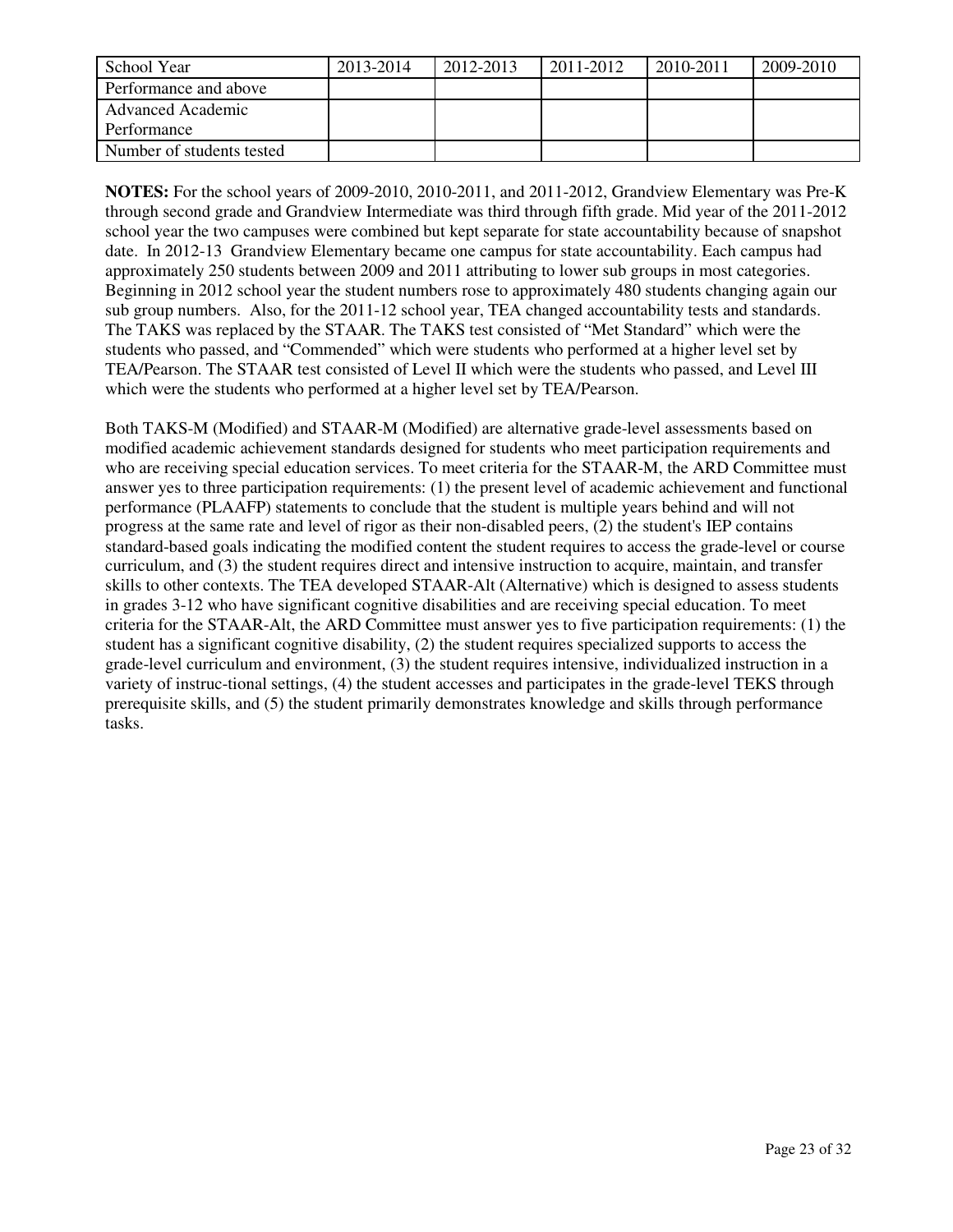| <b>Subject:</b> Reading/ELA         | <b>Test: TAKS/STAAR</b>               |
|-------------------------------------|---------------------------------------|
| <b>All Students Tested/Grade: 3</b> | <b>Edition/Publication Year: 2010</b> |
| <b>Publisher: TEA/Pearson</b>       |                                       |

| School Year                                    | 2013-2014      | 2012-2013      | 2011-2012      | 2010-2011      | 2009-2010      |
|------------------------------------------------|----------------|----------------|----------------|----------------|----------------|
| Testing month                                  | Apr            | Apr            | Apr            | Apr            | Mar            |
| <b>SCHOOL SCORES*</b>                          |                |                |                |                |                |
| Satisfactory Academic                          | 91             | 96             | 85             | 93             | 97             |
| Performance and above                          |                |                |                |                |                |
| <b>Advanced Academic</b>                       | 19             | 41             | 25             | 46             | 66             |
| Performance                                    |                |                |                |                |                |
| Number of students tested                      | 81             | 68             | 81             | 70             | 77             |
| Percent of total students tested               | 100            | 99             | 100            | 100            | 100            |
| Number of students tested with                 |                |                |                |                |                |
| alternative assessment                         |                |                |                |                |                |
| % of students tested with                      | $\overline{4}$ | $\mathbf{1}$   | $\overline{2}$ | 11             | 5              |
| alternative assessment                         |                |                |                |                |                |
| <b>SUBGROUP SCORES</b>                         |                |                |                |                |                |
| 1. Free and Reduced-Price                      |                |                |                |                |                |
| Meals/Socio-Economic/                          |                |                |                |                |                |
| <b>Disadvantaged Students</b>                  |                |                |                |                |                |
| Satisfactory Academic                          | 85             | 97             | 91             | 94             | 98             |
| Performance and above                          |                |                |                |                |                |
| <b>Advanced Academic</b>                       | 11             | 31             | 21             | 39             | 58             |
| Performance                                    |                |                |                |                |                |
| Number of students tested                      | 27             | 29             | 33             | 33             | 40             |
| 2. Students receiving Special                  |                |                |                |                |                |
| <b>Education</b>                               |                |                |                |                |                |
| Satisfactory Academic                          | 40             | 83             | 71             | 56             | 80             |
| Performance and above                          |                |                |                |                |                |
| <b>Advanced Academic</b>                       | 20             | 17             | 29             | 22             | $\overline{0}$ |
| Performance                                    |                |                |                |                |                |
| Number of students tested                      | $\overline{5}$ | 6              | $\overline{7}$ | 9              | 5              |
| 3. English Language Learner                    |                |                |                |                |                |
| <b>Students</b>                                |                |                |                |                |                |
| Satisfactory Academic                          |                |                |                |                |                |
| Performance and above                          |                |                |                |                |                |
| <b>Advanced Academic</b>                       |                |                |                |                |                |
| Performance                                    |                |                |                |                |                |
| Number of students tested                      |                |                |                |                |                |
| 4. Hispanic or Latino<br><b>Students</b>       |                |                |                |                |                |
|                                                |                |                |                |                |                |
| Satisfactory Academic<br>Performance and above | 92             | 100            | 92             | 100            | 100            |
| <b>Advanced Academic</b>                       | 8              | $\theta$       | 17             | 29             | 50             |
| Performance                                    |                |                |                |                |                |
| Number of students tested                      | 13             | $\overline{4}$ | 12             | $\overline{7}$ | 12             |
| 5. African-American                            |                |                |                |                |                |
| <b>Students</b>                                |                |                |                |                |                |
| Satisfactory Academic                          |                |                |                |                |                |
|                                                |                |                |                |                |                |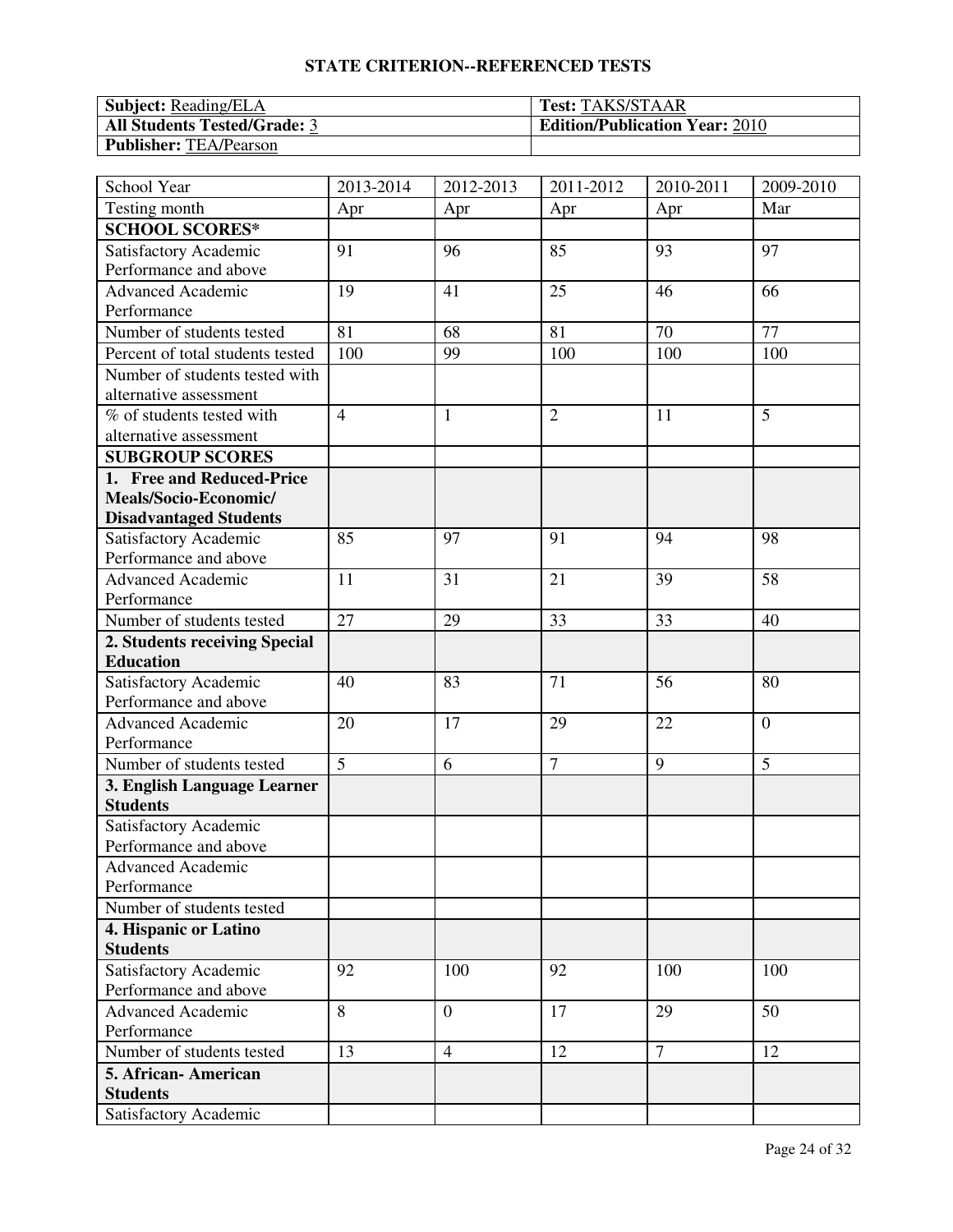| School Year                             | 2013-2014 | 2012-2013 | 2011-2012 | 2010-2011 | 2009-2010 |
|-----------------------------------------|-----------|-----------|-----------|-----------|-----------|
| Performance and above                   |           |           |           |           |           |
| <b>Advanced Academic</b>                |           |           |           |           |           |
| Performance                             |           |           |           |           |           |
| Number of students tested               |           |           |           |           |           |
| <b>6. Asian Students</b>                |           |           |           |           |           |
| Satisfactory Academic                   |           |           |           |           |           |
| Performance and above                   |           |           |           |           |           |
| <b>Advanced Academic</b>                |           |           |           |           |           |
| Performance                             |           |           |           |           |           |
| Number of students tested               |           |           |           |           |           |
| 7. American Indian or                   |           |           |           |           |           |
| <b>Alaska Native Students</b>           |           |           |           |           |           |
| Satisfactory Academic                   |           |           |           |           |           |
| Performance and above                   |           |           |           |           |           |
| <b>Advanced Academic</b>                |           |           |           |           |           |
| Performance                             |           |           |           |           |           |
| Number of students tested               |           |           |           |           |           |
| 8. Native Hawaiian or other             |           |           |           |           |           |
| <b>Pacific Islander Students</b>        |           |           |           |           |           |
| Satisfactory Academic                   |           |           |           |           |           |
| Performance and above                   |           |           |           |           |           |
| <b>Advanced Academic</b>                |           |           |           |           |           |
| Performance                             |           |           |           |           |           |
| Number of students tested               |           |           |           |           |           |
| 9. White Students                       |           |           |           |           |           |
|                                         |           |           |           |           |           |
| Satisfactory Academic                   | 89        | 95        | 84        | 93        | 97        |
| Performance and above                   |           |           |           |           |           |
| <b>Advanced Academic</b><br>Performance | 22        | 43        | 25        | 49        | 71        |
|                                         |           |           |           |           |           |
| Number of students tested               | 63        | 60        | 63        | 59        | 62        |
| 10. Two or More Races                   |           |           |           |           |           |
| identified Students                     |           |           |           |           |           |
| Satisfactory Academic                   |           |           |           |           |           |
| Performance and above                   |           |           |           |           |           |
| <b>Advanced Academic</b>                |           |           |           |           |           |
| Performance                             |           |           |           |           |           |
| Number of students tested               |           |           |           |           |           |
| 11. Other 1: Other 1                    |           |           |           |           |           |
| Satisfactory Academic                   |           |           |           |           |           |
| Performance and above                   |           |           |           |           |           |
| <b>Advanced Academic</b>                |           |           |           |           |           |
| Performance                             |           |           |           |           |           |
| Number of students tested               |           |           |           |           |           |
| 12. Other 2: Other 2                    |           |           |           |           |           |
| Satisfactory Academic                   |           |           |           |           |           |
| Performance and above                   |           |           |           |           |           |
| <b>Advanced Academic</b>                |           |           |           |           |           |
| Performance                             |           |           |           |           |           |
| Number of students tested               |           |           |           |           |           |
| 13. Other 3: Other 3                    |           |           |           |           |           |
| Satisfactory Academic                   |           |           |           |           |           |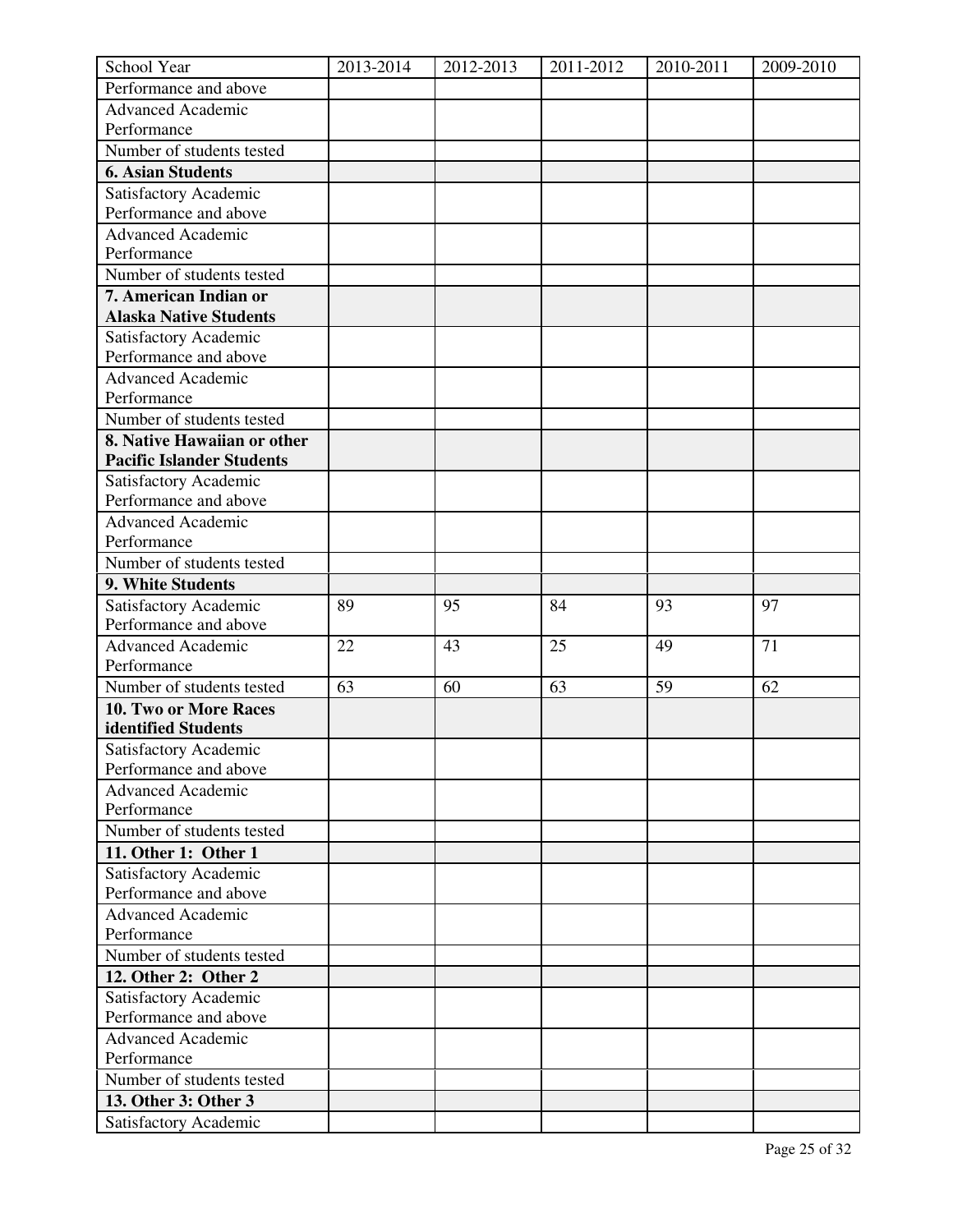| School Year               | 2013-2014 | 2012-2013 | 2011-2012 | 2010-2011 | 2009-2010 |
|---------------------------|-----------|-----------|-----------|-----------|-----------|
| Performance and above     |           |           |           |           |           |
| Advanced Academic         |           |           |           |           |           |
| Performance               |           |           |           |           |           |
| Number of students tested |           |           |           |           |           |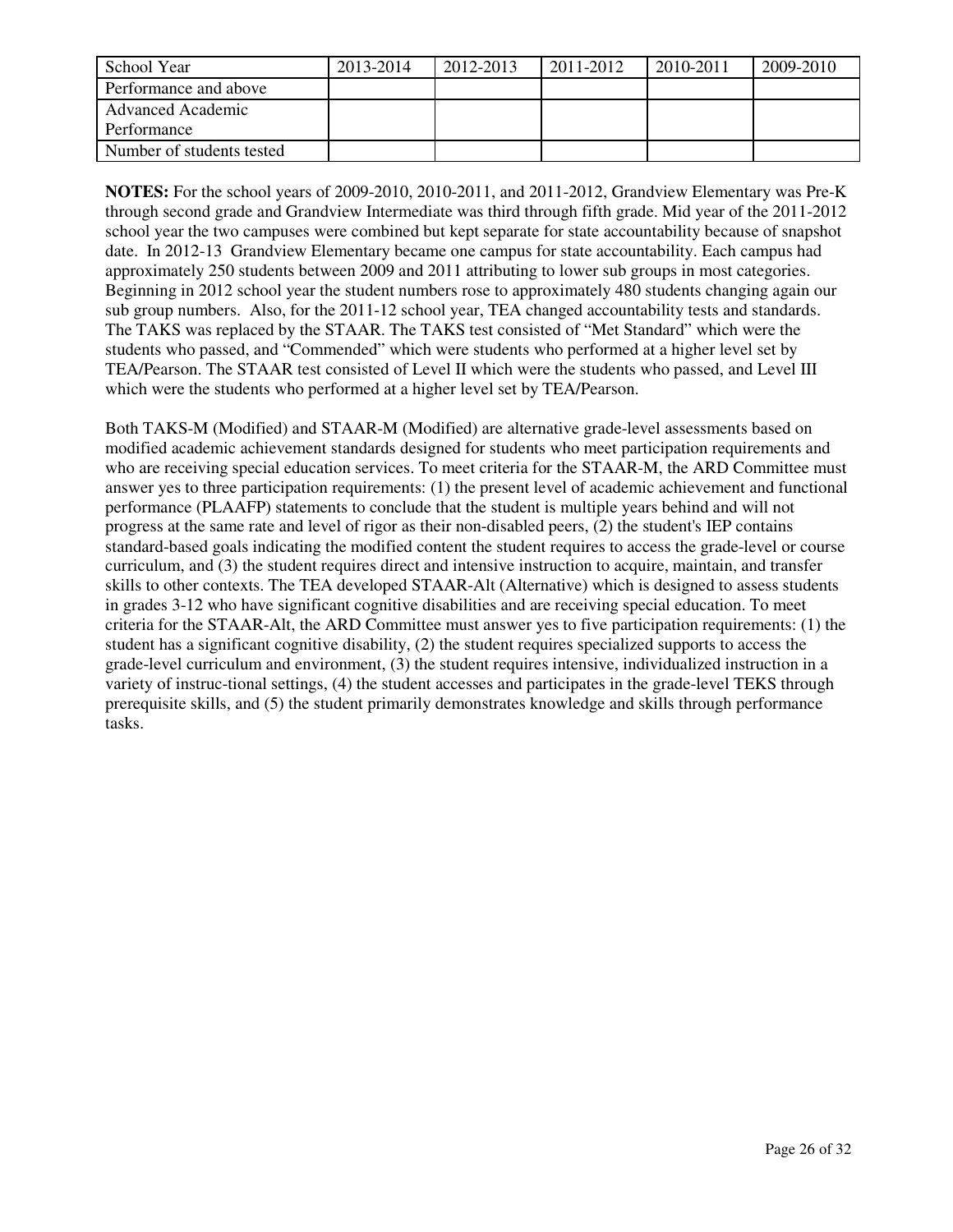| <b>Subject:</b> Reading/ELA         | <b>Test: TAKS/STAAR</b>               |
|-------------------------------------|---------------------------------------|
| <b>All Students Tested/Grade: 4</b> | <b>Edition/Publication Year: 2010</b> |
| <b>Publisher: TEA/Pearson</b>       |                                       |

| School Year                      | 2013-2014      | 2012-2013      | 2011-2012      | 2010-2011      | 2009-2010      |
|----------------------------------|----------------|----------------|----------------|----------------|----------------|
| Testing month                    | Apr            | Apr            | Apr            | Apr            | Apr            |
| <b>SCHOOL SCORES*</b>            |                |                |                |                |                |
| Satisfactory Academic            | 97             | 90             | 83             | 97             | 94             |
| Performance and above            |                |                |                |                |                |
| <b>Advanced Academic</b>         | 23             | 29             | 27             | 59             | 45             |
| Performance                      |                |                |                |                |                |
| Number of students tested        | 73             | 83             | 70             | 74             | 76             |
| Percent of total students tested | 100            | 100            | 100            | 100            | 99             |
| Number of students tested with   |                |                |                |                |                |
| alternative assessment           |                |                |                |                |                |
| % of students tested with        | $\overline{3}$ | $\overline{2}$ | 6              | 5              | 5              |
| alternative assessment           |                |                |                |                |                |
| <b>SUBGROUP SCORES</b>           |                |                |                |                |                |
| 1. Free and Reduced-Price        |                |                |                |                |                |
| Meals/Socio-Economic/            |                |                |                |                |                |
| <b>Disadvantaged Students</b>    |                |                |                |                |                |
| Satisfactory Academic            | 96             | 83             | 71             | 97             | 92             |
| Performance and above            |                |                |                |                |                |
| Advanced Academic                | 14             | 25             | 18             | 46             | 35             |
| Performance                      |                |                |                |                |                |
| Number of students tested        | 28             | 35             | 28             | 37             | 37             |
| 2. Students receiving Special    |                |                |                |                |                |
| <b>Education</b>                 |                |                |                |                |                |
| Satisfactory Academic            | 80             | 63             | 42             | 83             | 71             |
| Performance and above            |                |                |                |                |                |
| <b>Advanced Academic</b>         | 20             | 50             | 8              | $\overline{0}$ | 29             |
| Performance                      |                |                |                |                |                |
| Number of students tested        | $\overline{5}$ | 8              | 12             | 6              | $\overline{7}$ |
| 3. English Language Learner      |                |                |                |                |                |
| <b>Students</b>                  |                |                |                |                |                |
| Satisfactory Academic            |                |                |                |                |                |
| Performance and above            |                |                |                |                |                |
| <b>Advanced Academic</b>         |                |                |                |                |                |
| Performance                      |                |                |                |                |                |
| Number of students tested        |                |                |                |                |                |
| 4. Hispanic or Latino            |                |                |                |                |                |
| <b>Students</b>                  |                |                |                |                |                |
| Satisfactory Academic            | 100            | 75             | 71             | 100            | 100            |
| Performance and above            |                |                |                |                |                |
| <b>Advanced Academic</b>         | $\overline{0}$ | 17             | $\overline{0}$ | 38             | 56             |
| Performance                      |                |                | $\overline{7}$ |                |                |
| Number of students tested        | $\overline{4}$ | 12             |                | 13             | 9              |
| 5. African- American             |                |                |                |                |                |
| <b>Students</b>                  |                |                |                |                |                |
| Satisfactory Academic            |                |                |                |                |                |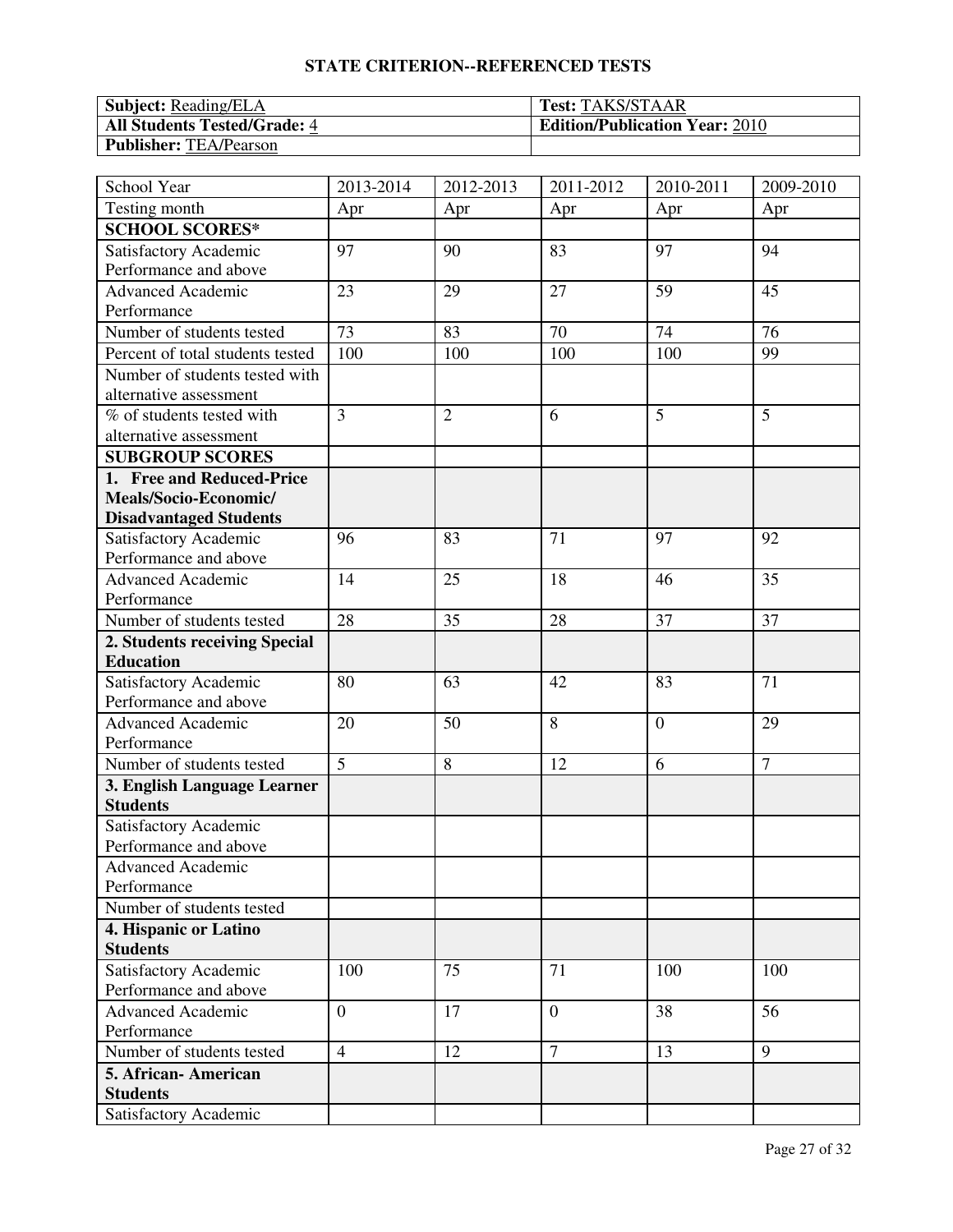| School Year                      | 2013-2014 | 2012-2013 | 2011-2012 | 2010-2011 | 2009-2010 |
|----------------------------------|-----------|-----------|-----------|-----------|-----------|
| Performance and above            |           |           |           |           |           |
| <b>Advanced Academic</b>         |           |           |           |           |           |
| Performance                      |           |           |           |           |           |
| Number of students tested        |           |           |           |           |           |
| <b>6. Asian Students</b>         |           |           |           |           |           |
| Satisfactory Academic            |           |           |           |           |           |
| Performance and above            |           |           |           |           |           |
| <b>Advanced Academic</b>         |           |           |           |           |           |
| Performance                      |           |           |           |           |           |
| Number of students tested        |           |           |           |           |           |
| 7. American Indian or            |           |           |           |           |           |
| <b>Alaska Native Students</b>    |           |           |           |           |           |
| Satisfactory Academic            |           |           |           |           |           |
| Performance and above            |           |           |           |           |           |
| <b>Advanced Academic</b>         |           |           |           |           |           |
| Performance                      |           |           |           |           |           |
| Number of students tested        |           |           |           |           |           |
| 8. Native Hawaiian or other      |           |           |           |           |           |
| <b>Pacific Islander Students</b> |           |           |           |           |           |
| Satisfactory Academic            |           |           |           |           |           |
| Performance and above            |           |           |           |           |           |
| <b>Advanced Academic</b>         |           |           |           |           |           |
| Performance                      |           |           |           |           |           |
| Number of students tested        |           |           |           |           |           |
| 9. White Students                |           |           |           |           |           |
|                                  |           |           |           |           |           |
| Satisfactory Academic            | 95        | 92        | 88        | 97        | 95        |
| Performance and above            |           |           |           |           |           |
| <b>Advanced Academic</b>         | 26        | 31        | 32        | 63        | 47        |
| Performance                      |           |           |           |           |           |
| Number of students tested        | 65        | 65        | 60        | 60        | 57        |
| 10. Two or More Races            |           |           |           |           |           |
| identified Students              |           |           |           |           |           |
| Satisfactory Academic            |           |           |           |           |           |
| Performance and above            |           |           |           |           |           |
| <b>Advanced Academic</b>         |           |           |           |           |           |
| Performance                      |           |           |           |           |           |
| Number of students tested        |           |           |           |           |           |
| 11. Other 1: Other 1             |           |           |           |           |           |
| Satisfactory Academic            |           |           |           |           |           |
| Performance and above            |           |           |           |           |           |
| <b>Advanced Academic</b>         |           |           |           |           |           |
| Performance                      |           |           |           |           |           |
| Number of students tested        |           |           |           |           |           |
| 12. Other 2: Other 2             |           |           |           |           |           |
| Satisfactory Academic            |           |           |           |           |           |
| Performance and above            |           |           |           |           |           |
| <b>Advanced Academic</b>         |           |           |           |           |           |
| Performance                      |           |           |           |           |           |
| Number of students tested        |           |           |           |           |           |
| 13. Other 3: Other 3             |           |           |           |           |           |
| Satisfactory Academic            |           |           |           |           |           |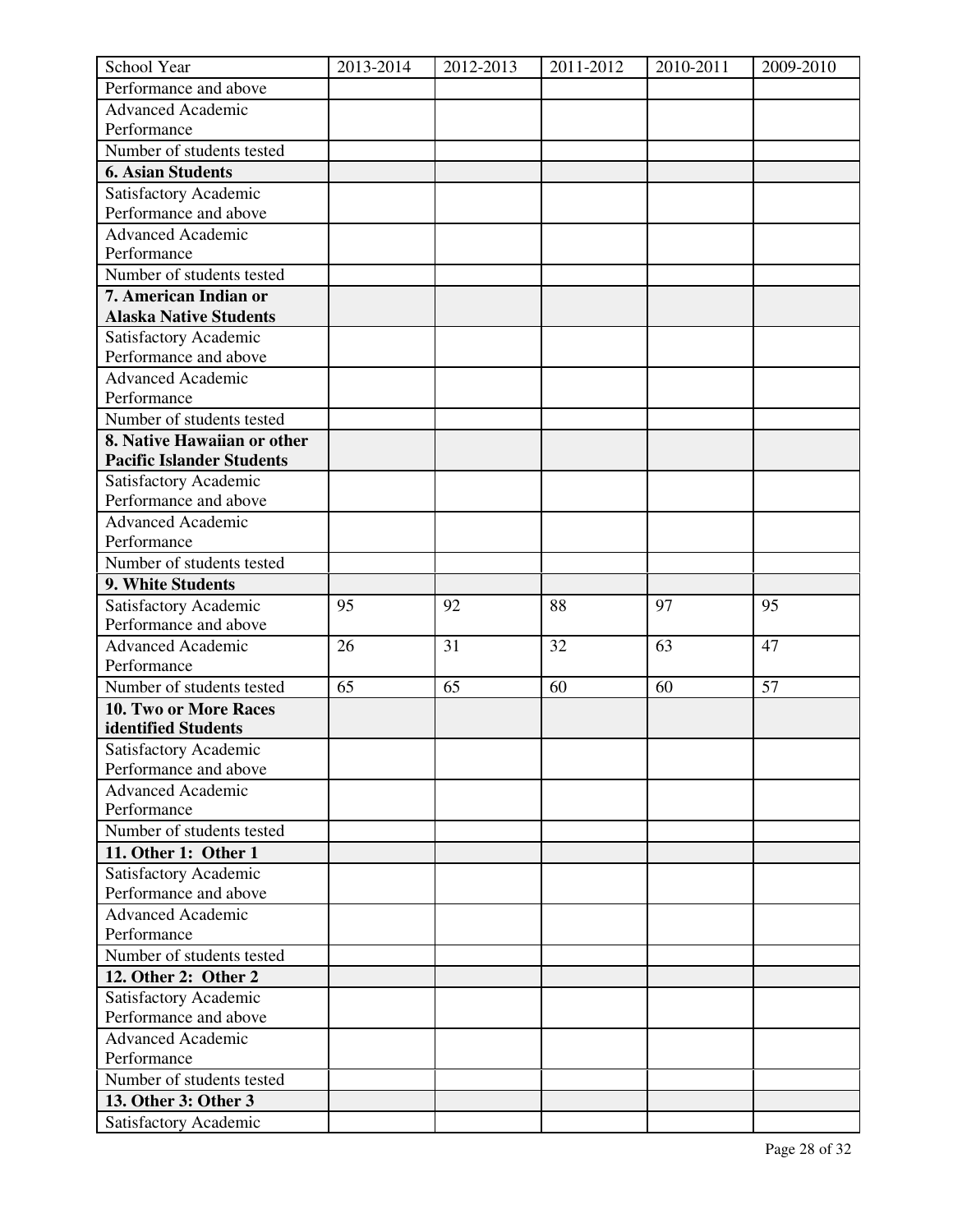| School Year               | 2013-2014 | 2012-2013 | 2011-2012 | 2010-2011 | 2009-2010 |
|---------------------------|-----------|-----------|-----------|-----------|-----------|
| Performance and above     |           |           |           |           |           |
| Advanced Academic         |           |           |           |           |           |
| Performance               |           |           |           |           |           |
| Number of students tested |           |           |           |           |           |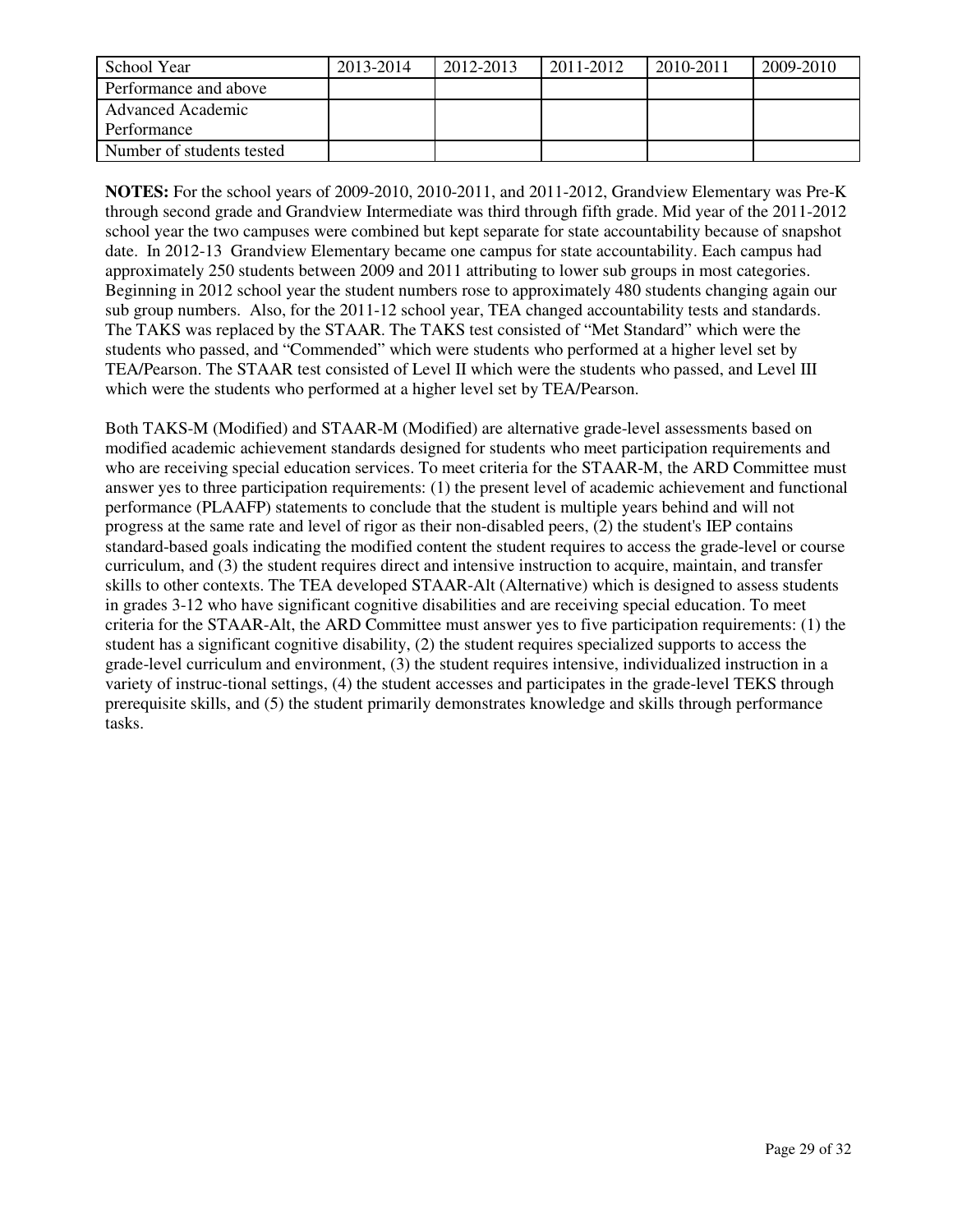| <b>Subject:</b> Reading/ELA         | <b>Test: TAKS/STAAR</b>               |
|-------------------------------------|---------------------------------------|
| <b>All Students Tested/Grade: 5</b> | <b>Edition/Publication Year: 2010</b> |
| <b>Publisher: TEA/Pearson</b>       |                                       |

| School Year                      | 2013-2014      | 2012-2013      | 2011-2012      | 2010-2011      | 2009-2010      |
|----------------------------------|----------------|----------------|----------------|----------------|----------------|
| Testing month                    | Apr            | Apr            | Mar            | Apr            | Apr            |
| <b>SCHOOL SCORES*</b>            |                |                |                |                |                |
| Satisfactory Academic            | 98             | 93             | 91             | 96             | 98             |
| Performance and above            |                |                |                |                |                |
| <b>Advanced Academic</b>         | 28             | 31             | 21             | 46             | 37             |
| Performance                      |                |                |                |                |                |
| Number of students tested        | 83             | 67             | 81             | 81             | 79             |
| Percent of total students tested | 100            | 100            | 100            | 100            | 98             |
| Number of students tested with   |                |                |                |                |                |
| alternative assessment           |                |                |                |                |                |
| % of students tested with        | $\mathbf{1}$   | $\overline{4}$ | $\overline{4}$ | $\mathbf{1}$   | $\mathbf{1}$   |
| alternative assessment           |                |                |                |                |                |
| <b>SUBGROUP SCORES</b>           |                |                |                |                |                |
| 1. Free and Reduced-Price        |                |                |                |                |                |
| Meals/Socio-Economic/            |                |                |                |                |                |
| <b>Disadvantaged Students</b>    |                |                |                |                |                |
| Satisfactory Academic            | 93             | 85             | 83             | 92             | 100            |
| Performance and above            |                |                |                |                |                |
| <b>Advanced Academic</b>         | 27             | 11             | 10             | 26             | 21             |
| Performance                      |                |                |                |                |                |
| Number of students tested        | 30             | 27             | 30             | 38             | 33             |
| 2. Students receiving Special    |                |                |                |                |                |
| <b>Education</b>                 |                |                |                |                |                |
| Satisfactory Academic            | 100            | 57             | 50             | 71             | 100            |
| Performance and above            |                |                |                |                |                |
| <b>Advanced Academic</b>         | $\overline{0}$ | 14             | $\overline{0}$ | 14             | $\overline{0}$ |
| Performance                      |                |                |                |                |                |
| Number of students tested        | $\overline{7}$ | $\overline{7}$ | 6              | $\overline{7}$ | 6              |
| 3. English Language Learner      |                |                |                |                |                |
| <b>Students</b>                  |                |                |                |                |                |
| Satisfactory Academic            |                |                |                |                |                |
| Performance and above            |                |                |                |                |                |
| <b>Advanced Academic</b>         |                |                |                |                |                |
| Performance                      |                |                |                |                |                |
| Number of students tested        |                |                |                |                |                |
| 4. Hispanic or Latino            |                |                |                |                |                |
| <b>Students</b>                  |                |                |                |                |                |
| Satisfactory Academic            | 86             | 83             | 92             | 93             | 100            |
| Performance and above            |                |                |                |                |                |
| <b>Advanced Academic</b>         | 21             | $\theta$       | 15             | 14             | 27             |
| Performance                      |                |                |                |                |                |
| Number of students tested        | 14             | 6              | 13             | 14             | 15             |
| 5. African-American              |                |                |                |                |                |
| <b>Students</b>                  |                |                |                |                |                |
| Satisfactory Academic            |                |                |                |                |                |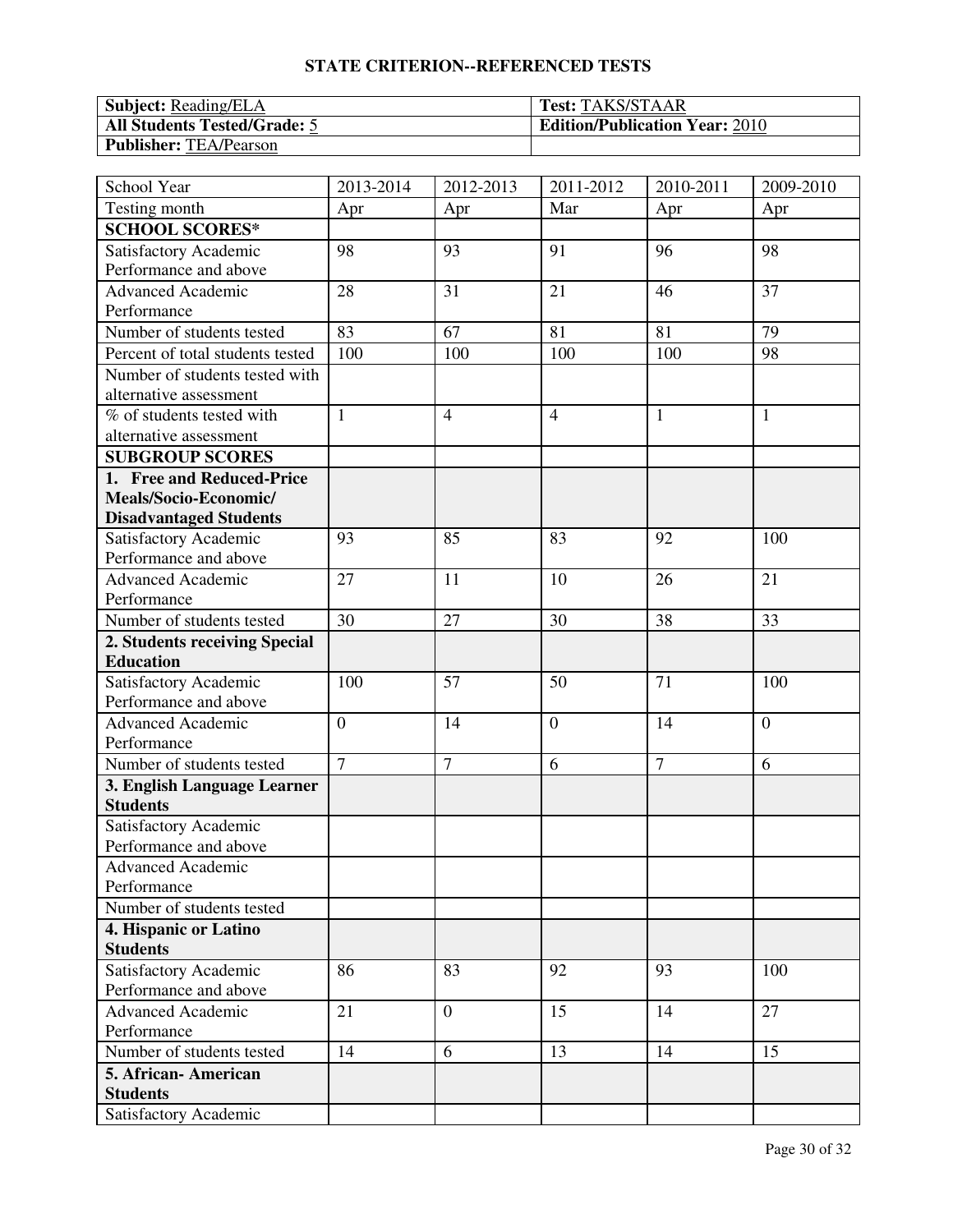| School Year                                       | 2013-2014 | 2012-2013 | 2011-2012 | 2010-2011 | 2009-2010 |
|---------------------------------------------------|-----------|-----------|-----------|-----------|-----------|
| Performance and above                             |           |           |           |           |           |
| <b>Advanced Academic</b>                          |           |           |           |           |           |
| Performance                                       |           |           |           |           |           |
| Number of students tested                         |           |           |           |           |           |
| <b>6. Asian Students</b>                          |           |           |           |           |           |
| Satisfactory Academic                             |           |           |           |           |           |
| Performance and above                             |           |           |           |           |           |
| Advanced Academic                                 |           |           |           |           |           |
| Performance                                       |           |           |           |           |           |
| Number of students tested                         |           |           |           |           |           |
| 7. American Indian or                             |           |           |           |           |           |
| <b>Alaska Native Students</b>                     |           |           |           |           |           |
| Satisfactory Academic                             |           |           |           |           |           |
| Performance and above                             |           |           |           |           |           |
| <b>Advanced Academic</b>                          |           |           |           |           |           |
| Performance                                       |           |           |           |           |           |
| Number of students tested                         |           |           |           |           |           |
| 8. Native Hawaiian or other                       |           |           |           |           |           |
| <b>Pacific Islander Students</b>                  |           |           |           |           |           |
| Satisfactory Academic                             |           |           |           |           |           |
| Performance and above                             |           |           |           |           |           |
| <b>Advanced Academic</b>                          |           |           |           |           |           |
| Performance                                       |           |           |           |           |           |
| Number of students tested                         |           |           |           |           |           |
| 9. White Students                                 |           |           |           |           |           |
|                                                   |           | 97        | 91        |           |           |
| Satisfactory Academic<br>Performance and above    | 100       |           |           | 97        | 100       |
|                                                   |           |           |           |           |           |
| <b>Advanced Academic</b><br>Performance           | 28        | 36        | 22        | 55        | 43        |
| Number of students tested                         | 64        | 58        | 67        |           |           |
|                                                   |           |           |           | 60        | 60        |
| 10. Two or More Races                             |           |           |           |           |           |
| identified Students                               |           |           |           |           |           |
| Satisfactory Academic                             |           |           |           |           |           |
| Performance and above<br><b>Advanced Academic</b> |           |           |           |           |           |
| Performance                                       |           |           |           |           |           |
|                                                   |           |           |           |           |           |
| Number of students tested                         |           |           |           |           |           |
| 11. Other 1: Other 1                              |           |           |           |           |           |
| Satisfactory Academic                             |           |           |           |           |           |
| Performance and above                             |           |           |           |           |           |
| <b>Advanced Academic</b>                          |           |           |           |           |           |
| Performance                                       |           |           |           |           |           |
| Number of students tested                         |           |           |           |           |           |
| 12. Other 2: Other 2                              |           |           |           |           |           |
| Satisfactory Academic                             |           |           |           |           |           |
| Performance and above                             |           |           |           |           |           |
| <b>Advanced Academic</b>                          |           |           |           |           |           |
| Performance                                       |           |           |           |           |           |
| Number of students tested                         |           |           |           |           |           |
| 13. Other 3: Other 3                              |           |           |           |           |           |
| Satisfactory Academic                             |           |           |           |           |           |